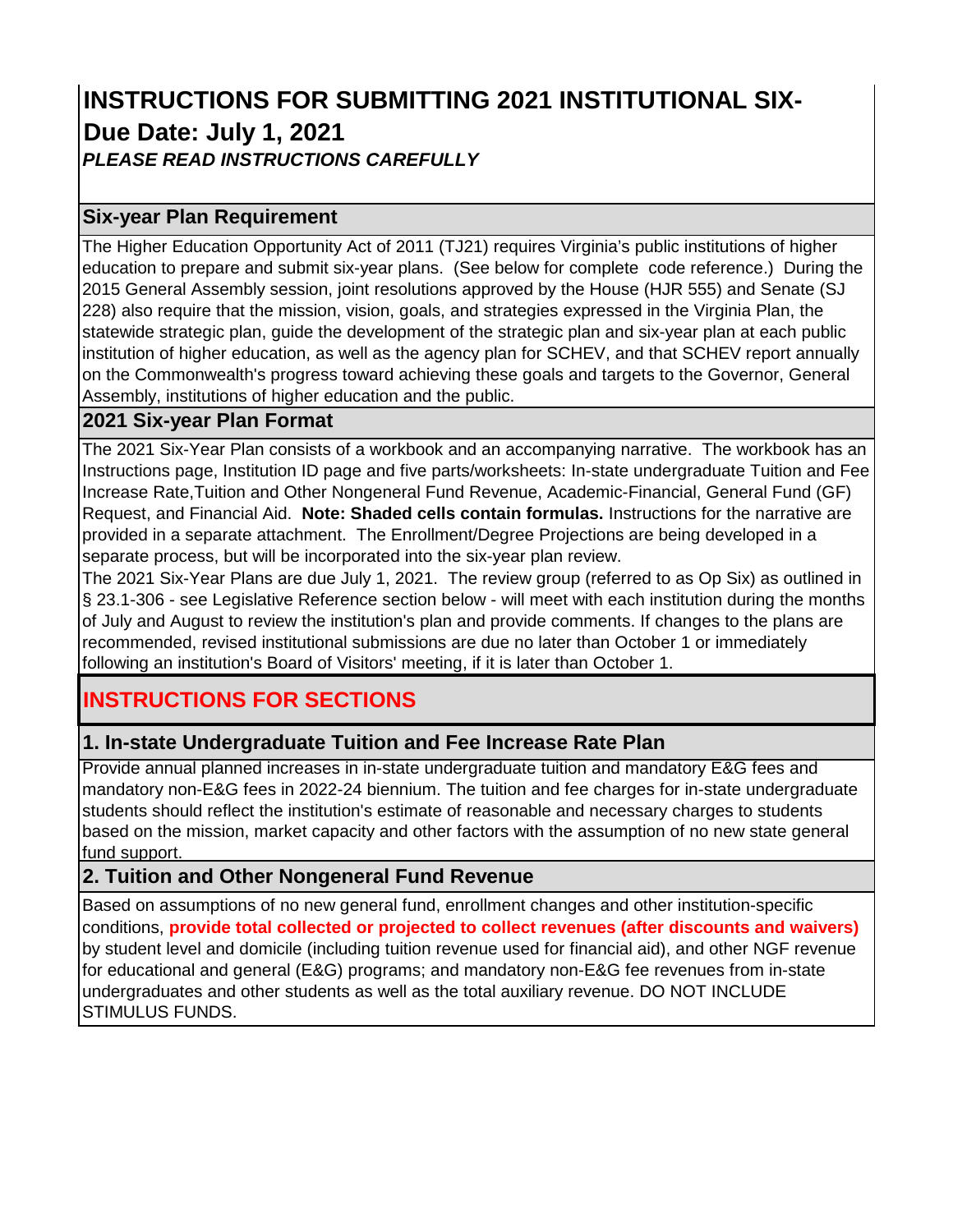# **3. Academic-Financial Plan**

The Academic Plan, (3A), of this worksheet should contain academic, finance, and support service strategies the institution intends to employ in meeting state needs/goals as found in the Virginia Plan. Information related to the Virginia Plan and more specific state priorities is provided below. Provide a short title for each strategy. Indicate the total amount for the strategy, any internal reallocation to support the strategy and the amount of tuition revenue that will be used to support the strategy. Provide a short description of the strategy, including a specific reference as to where more detailed information about the strategy can be found in the Narrative document, in column J. Provide any pertinent information for consideration in 2024 through 2028 in column K. **All salary information must be provided in 3B. No salary information should be included in 3A. Strategies for student financial aid, other than those that are provided through tuition revenue, should not be included on this table; they should be included in Part 4 of the plan, General Fund Request.** Funding amounts in the first year should be incremental. However, if the costs continue into the second year, they should be reflected cumulatively. **Institutions that submit strategies that reflect incremental amounts in Pathways to Opportunity: The Virginia Plan for Higher Education.** In the column labeled "VP Goal," identify the goal of the The Virginia Plan (VP) that applies to each institutional strategy using the appropriate number (i.e., 1, 2, or 3). The three VP goals are listed below. In the Narrative document (Section B), institutions should provide more detailed information.

# **The Virginia Plan has three major goals (please refer to the Plan at**

*https://www.schev.edu/index/statewide-strategic-plan/virginia-plan-overview* **for more information about the strategies under each goal):** GOAL 1 EQUITABLE: CLOSE ACCESS AND COMPLETION GAPS.

GOAL 2 AFFORDABLE: LOWER COSTS TO STUDENTS.

GOAL 3 TRANSFORMATIVE: EXPAND PROSPERITY.

The Financial Plan, 3B, of this worksheet pertains to the 2022-24 biennium. Complete the lines appropriate to your institution. **As completely as possible, the items in the academic plan and financial plan should represent a complete picture of the institution's anticipated use of projected tuition revenues. For every strategy in 3A and every item in 3B of the plan, the total amount and the sum of the reallocation and tuition revenue should equal one another.** Two additional rows, "Anticipated Nongeneral Fund Carryover" and "Nongeneral Fund for Current Operations" are available for an institution's use, if an institution cannot allocate all of its tuition revenue to specific strategies in the plan. Given the long standing practice that agencies should not assume general fund support for operation and maintenance (O&M) of new facilities, O&M strategies should not

# **4. General Fund (GF) Request**

Indicate items for which you anticipate making a request for state general fund support in the 2022-24 biennium. The item can be a supplement to a strategy or item from the academic and financial plan or it can be a free-standing request for which no tuition revenue would be used. If it is a supplement to a strategy or item from the academic and financial plan, use the same title used in Part 3 and place it in bold print to draw attention to it's connection to Part 3. Also, describe in the Notes column how additional general fund will enhance or expand the strategy. Requests for need-based financial aid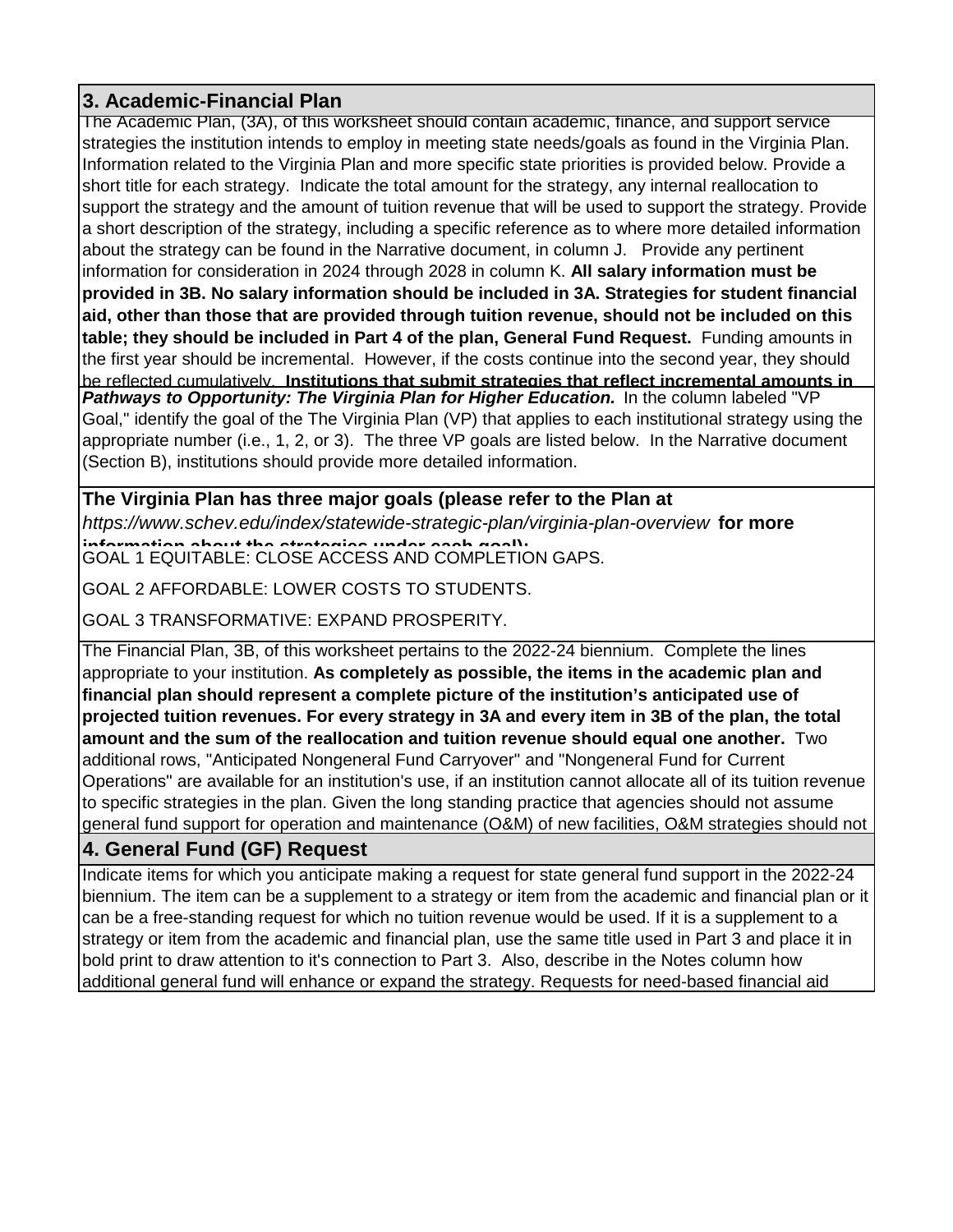## **5. Financial Aid**

Provide a breakdown of the projected source and distribution of tuition and fee revenue redirected to financial aid. To ensure compliance with the state prohibition that in-state students not subsidize out-ofstate students and to provide the review group with a scope of the strategy, projections must be made for each of the indicated categories. Please be aware that this data will be compared with similar data provided by other institutional offices in order to ensure overall consistency. (Please do not alter shaded cells that contain formulas.) **"Other Discounts and Waiver"** means the totals of any unfunded full or partial tuition waiver reducing the students' charges, including Virginia Military Survivors and Dependent Education Program and the Senior Citizens Tuition Waiver. Do not include the tuition differential for the tuition exceptions. **Note: If you do not have actual amounts for Tuition Revenue for Financial Aid by student category please provide an estimate If values are not distributed for Tuition Special Notes:**

**Enrollment/Degree Projections:** Detailed six-year enrollment/degree projections are being collected through a separate process. These projections will be incorporated in the Six-Year Plan as part of the July and August institutional meetings with the Op Six.

**BOV Approval:** Final board approval of the Six-Year Plan should be done at the earliest possible fall meeting. HB 897 (2018) specified that initial plans do not get posted on the General Assembly's website and that final plans should be submitted to DLAS no later than December 1. However, we are requesting that institutions submit final plans with their responses to Op Six Comments on October 1 (or as soon after fall board meetings as possible) as has been done in the past. We post the responses and final plans for review by the Op Six for a period of time prior to posting to SCHEV's website. **Accessibility:** All files need to be checked for accessibility prior to submitting them. Information on accessibility is provided at this link on SCHEV's website: http://schev.edu/index/accessiblity/creatingaccessible-content. The first link, "How to Make Your MS Office Documents Accessible" can be used to learn how to check documents. Only errors, not warnings, must be addressed.

## **Contacts for Questions:**

General Questions - Jean Huskey (jeanhuskey@schev.edu)

Academic - Beverly Rebar (beverlyrebar@schev.edu)

Finance - Yan Zheng (yanzheng@schev.edu)

Financial Aid - Lee Andes (leeandes@schev.edu)

Enrollment/Degree Projections - Tod Massa (todmassa@schev.edu)

## **Legislative Reference:**

# *§ 23.1 - 306. Institutional Six-Year Plans.*

*A. The governing board of each public institution of higher education shall (i) develop and adopt biennially and amend or affirm annually a six-year plan for the institution;*

*(ii) submit such plan to the Council, the General Assembly, the Governor, and the Chairmen of the House Committee on Appropriations, the House Committee on Education, the Senate Committee on Education and Health, and the Senate Committee on Finance no later than July 1 of each oddnumbered year; and (iii) submit amendments to or an affirmation of that plan no later than July 1 of each even-numbered year or at any other time permitted by the Governor or General Assembly to the Council, the General Assembly, the Governor, and the Chairmen of the House Committee on Appropriations, the House Committee on Education, the Senate Committee on Education and Health, and the Senate Committee on Finance. Each such plan and amendment to or affirmation of such plan shall include a report of the institution's active contributions to efforts to stimulate the economic*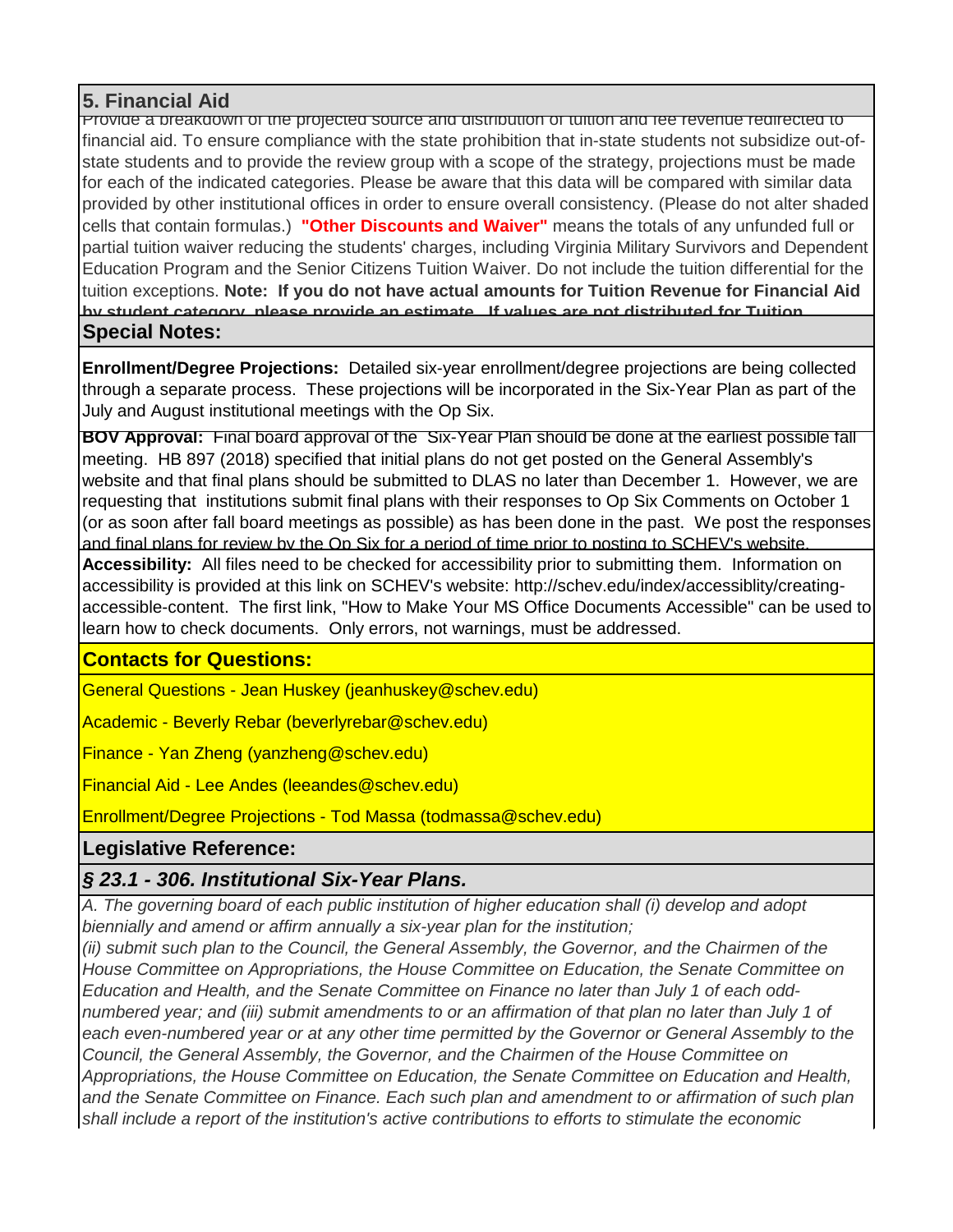*B. The Secretary of Finance, Secretary of Education, Director of the Department of Planning and Budget, Executive Director of the Council, Staff Director of the House Committee on Appropriations, and Staff Director of the Senate Committee on Finance, or their designees, shall review each institution's plan or amendments and provide comments to the institution on that plan by September 1 of the relevant year Each institution shall respond to any such comments by October 1 of that year C. Each plan shall be structured in accordance with, and be consistent with, the objective and purposes of this chapter set forth in § 23.1-301 and the criteria developed pursuant to § 23.1-309 and shall be in a form and manner prescribed by the Council, in consultation with the Secretary of Finance, the Secretary of Education, the Director of the Department of Planning and Budget, the Director of the Council, the Staff Director of the House Committee on Appropriations, and the Staff Director of the* 

*Senate Committee on Finance or their designees D. Each six-year plan shall (i) address the institution's academic, financial, and enrollment plans, including the number of Virginia and non-Virginia students, for the six-year period; (ii) indicate the planned use of any projected increase in general fund, tuition, or other nongeneral fund revenues; (iii)*  be based upon any assumptions provided by the Council, following consultation with the Department of *Planning and Budget and the staffs of the House Committee on Appropriations and the Senate Committee on Finance, for funding relating to state general fund support pursuant to §§ 23.1-303, 23.1- 304, and 23.1-305 and subdivision 9; (iv) be aligned with the institution's six-year enrollment 1. Financial planning reflecting the institution's anticipated level of general fund, tuition, and other nongeneral fund support for each year of the next biennium;*

*2. The institution's anticipated annual tuition and educational and general fee charges required by (i) degree level and (ii) domiciliary status, as provided in § 23.1-307;*

*3. Plans for providing financial aid to help mitigate the impact of tuition and fee increases on lowincome and middle-income students and their families as described in subdivision 9, including the projected mix of grants and loans;*

*4. Degree conferral targets for undergraduate Virginia students;*

*5. Plans for optimal year-round use of the institution's facilities and instructional resources;*

*6. Plans for the development of an instructional resource-sharing program with other public institutions* 

*of higher education and private institutions of higher education; 7. Plans with regard to any other incentives set forth in § 23.1-305 or any other matters the institution deems appropriate; 8. The identification of (i) new programs or initiatives including quality improvements and (ii) institution-*

*specific funding based on particular state policies or institution-specific programs, or both, as provided* 

*in subsection C of § 23.1-307;and 9. An institutional student financial aid commitment that, in conjunction with general funds appropriated for that purpose, provides assistance to students from both low-income and middle-income families and takes into account the information and recommendations resulting from the review of federal and state financial aid programs and institutional practices conducted pursuant to subdivisions B 2 and C 1 of §* 

*23 1-309 E. In developing such plans, each public institution of higher education shall consider potential future impacts of tuition increases on the Virginia College Savings Plan and ABLE Savings Trust Accounts (§ 23.1-700 et seq.) and shall discuss such potential impacts with the Virginia College Savings Plan. The chief executive officer of the Virginia College Savings Plan shall provide to each institution the Plan's*  assumptions underlying the contract pricing of the program.<br>F. 1. In conjunction with the plans included in the six-year plan as set forth in subsection D, each public

*institution of higher education, Richard Bland College, and the Virginia Community College System may submit one innovative proposal with clearly defined performance measures, including any request for necessary authority or support from the Commonwealth, for a performance pilot. If the General Assembly approves the proposed performance pilot, it shall include approval language in the general appropriation act. A performance pilot shall advance the objectives of this chapter by addressing innovative requests related to college access, affordability, cost predictability, enrollment management subject to specified commitments regarding undergraduate in-state student enrollment, alternative tuition and fee structures and affordable pathways to degree attainment, internships and work study, employment pathways for undergraduate Virginia students strategic talent development state or*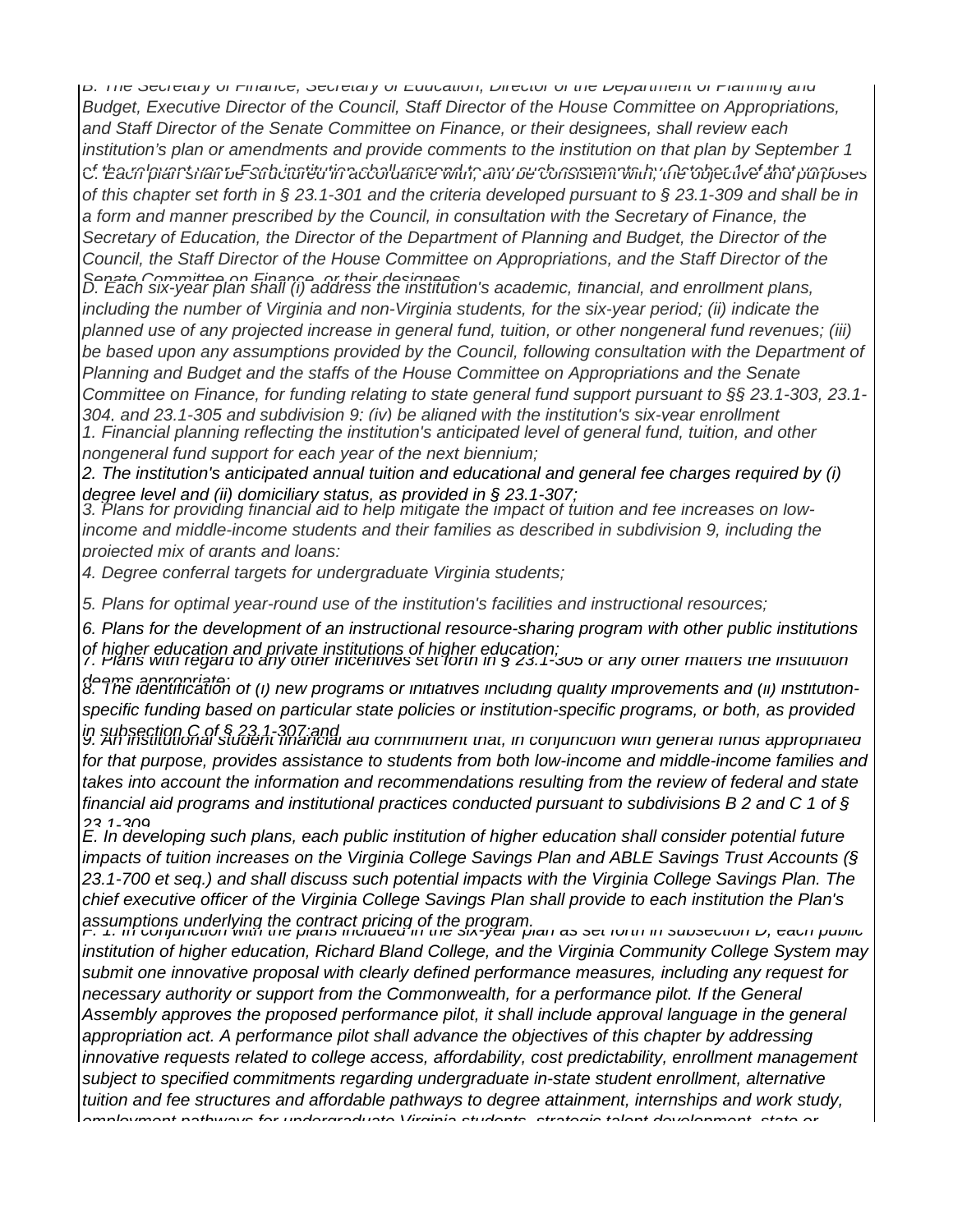*2. A performance pilot may include or constitute an institutional partnership performance agreement, which shall be set forth in a memorandum of understanding that includes mutually dependent commitments by the institution, the Commonwealth, and identified partners, if any, related to one or more of the priorities set forth in subdivision 1 or set forth in a general appropriation act. No such institutional partnership performance agreement shall create a legally enforceable obligation of the* 

*3. No more than six performance pilots shall be approved in a single session of the General Assembly.*

*4. Development and approval of any performance pilot proposal shall proceed in tandem with consideration of the institution's six-year plan, as follows:*

*a. An institution that intends to propose a performance pilot shall communicate that intention as early as practicable, but not later than April 1 of the year in which the performance pilot will be proposed, to the reviewers listed in subsection B, the co-chairmen of the Joint Subcommittee on the Future Competitiveness of Virginia Higher Education, and the Governor. In developing a proposed performance pilot, the institution shall consider the Commonwealth's educational and economic policies and priorities, including those reflected in the Virginia Plan for Higher Education issued by the Council, the economic development policy developed pursuant to § 2.2-205, the strategic plan developed pursuant to § 2.2-2237.1, relevant regional economic growth and diversification plans prepared by b. An institution that submits a performance pilot shall include the one innovative proposal with clearly defined performance measures, and any corresponding authority and support requested from the Commonwealth, with its submission of the preliminary version of its six-year plan pursuant to clause (ii) of subsection A or with its preliminary amendment or affirmation submission pursuant to clause (iii) of* 

*subsection A. c. The reviewers listed in subsection B, or their designees, shall review and comment on any proposed performance pilot in accordance with the six-year plan review and comment process established in subsection B and may expedite such review and comment process to facilitate the executive and legislative budget process or for other reasons. No later than October 15 of the relevant year, the reviewers shall communicate to the Governor and the Chairmen of the House Committee on Appropriations and the Senate Committee on Finance their recommendations regarding each performance pilot proposal Such recommendations shall include the reviewers' comments regarding d. Each performance pilot proposal shall include evidence of its approval by the institution's governing board and, if accepted, shall be referenced in the general appropriation act.*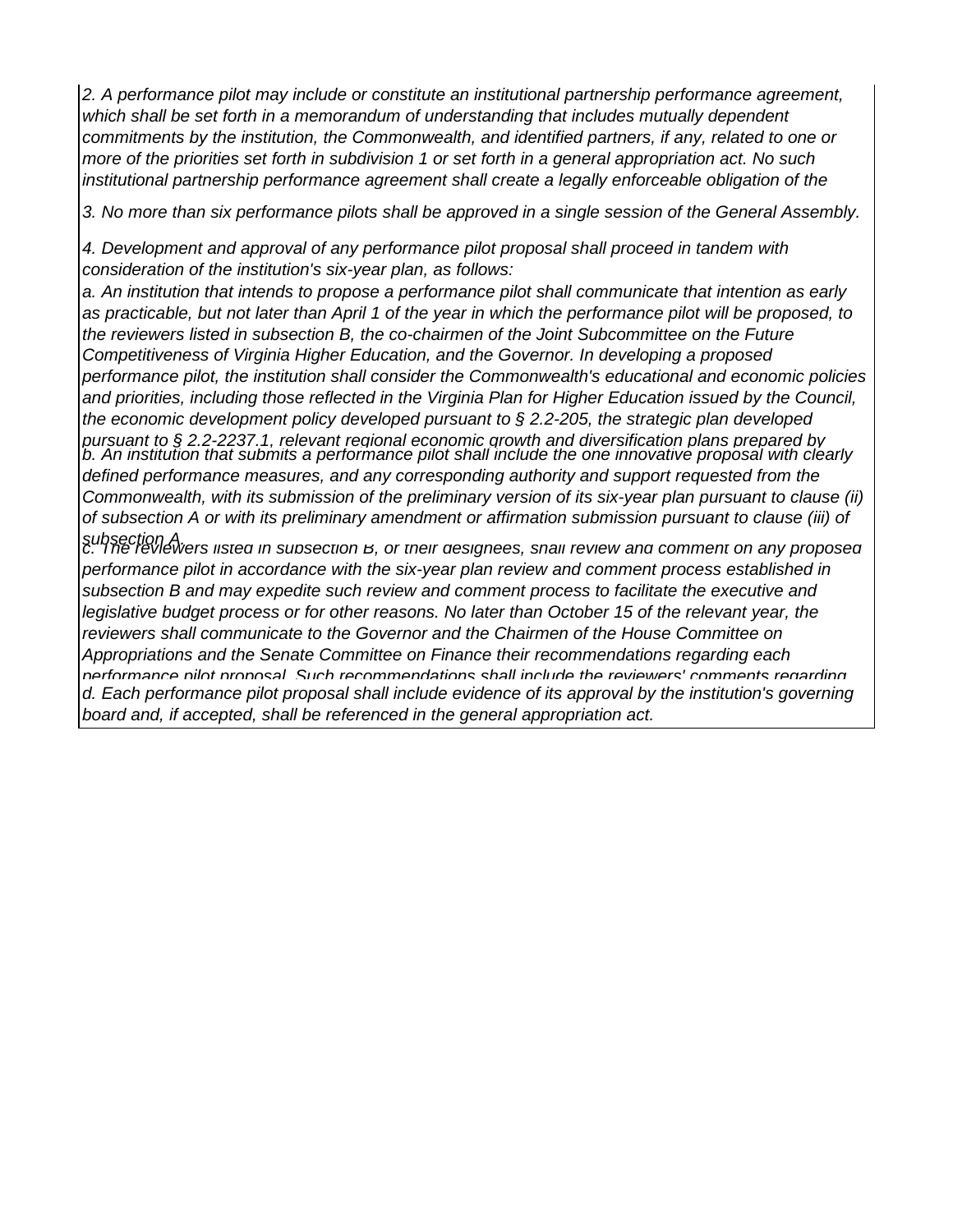# *Six-Year Plans - Part I (2021): 2022-23 through 2027-28*

| <b>Due: July 1, 2021</b>              |                             |                                |                          |  |  |  |  |  |  |  |
|---------------------------------------|-----------------------------|--------------------------------|--------------------------|--|--|--|--|--|--|--|
|                                       | Institution: William & Mary |                                |                          |  |  |  |  |  |  |  |
| <b>Institution UNITID:</b>            |                             | 204                            |                          |  |  |  |  |  |  |  |
| Individual responsible for plan       |                             |                                |                          |  |  |  |  |  |  |  |
|                                       |                             |                                | <b>Name:</b> Amy Sebring |  |  |  |  |  |  |  |
| <b>Email address: asebring@wm.edu</b> |                             |                                |                          |  |  |  |  |  |  |  |
|                                       |                             | Telephone number: 757-221-1722 |                          |  |  |  |  |  |  |  |
|                                       |                             |                                |                          |  |  |  |  |  |  |  |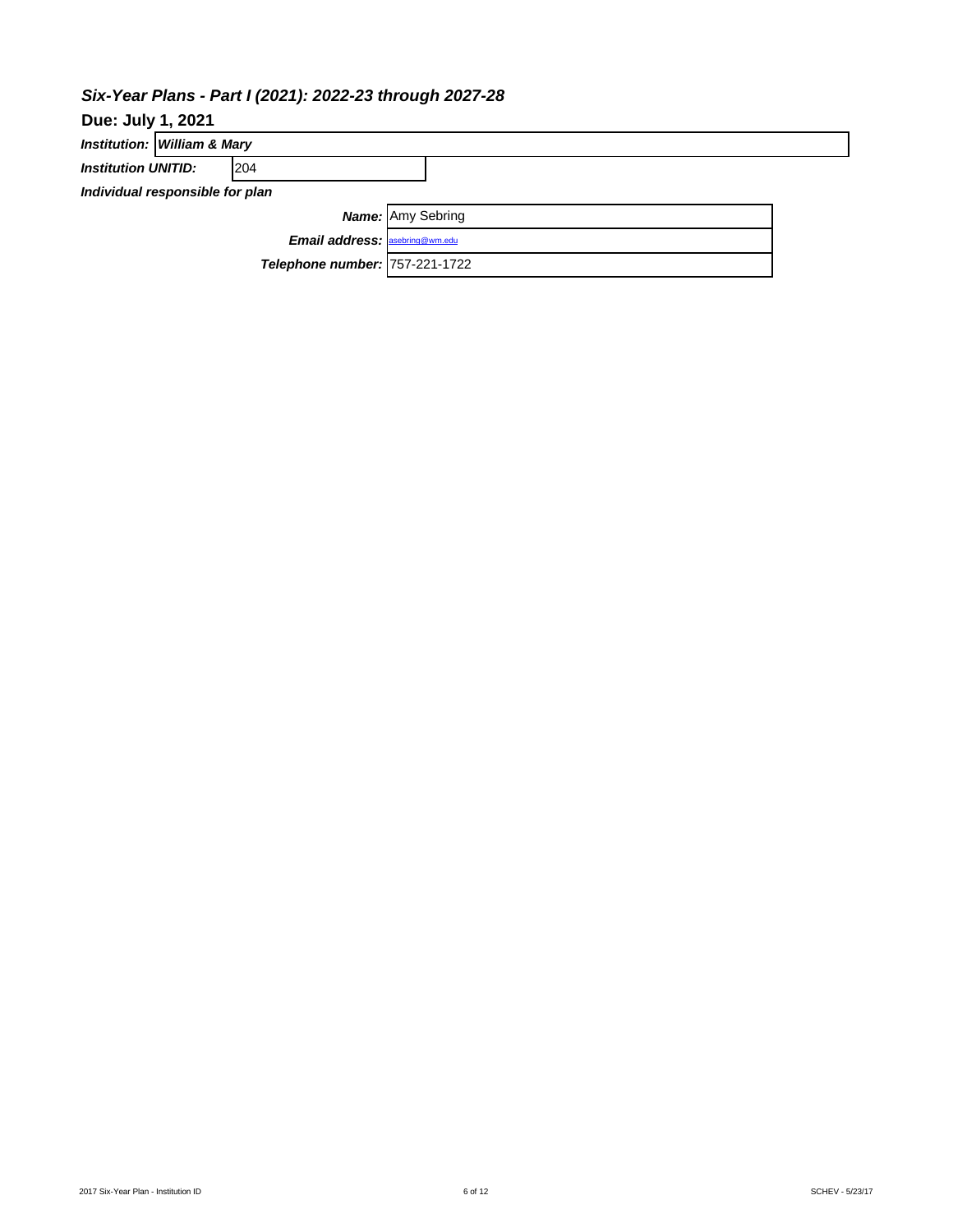# **Part 1: In-State Undergraduate Tuition and Mandatory Fee Increase Plans in 2022-24 Biennium** *William & Mary*

*Instructions: Provide annual planned increases in in-state undergraduate tuition and mandatory E&G fees and mandatory non-E&G fees in 2022-24 biennium. The tuition and fee charges for in-state undergraduate students should reflect the institution's estimate of reasonable and necessary charges to students based on the mission, market capacity and other factors with the assumption of no new state general fund support.*

# **In-State Undergraduate Tuition and Mandatory E&G Fees**

| --          |                       |            |                       |            |  |  |  |  |  |  |  |  |
|-------------|-----------------------|------------|-----------------------|------------|--|--|--|--|--|--|--|--|
| 2021-22     |                       | 2022-23    | 2023-24               |            |  |  |  |  |  |  |  |  |
| Charge (BOV |                       |            |                       |            |  |  |  |  |  |  |  |  |
| approved)   | <b>Planned Charge</b> | % Increase | <b>Planned Charge</b> | % Increase |  |  |  |  |  |  |  |  |
| \$17,570    | \$18,372              | 4.6%       | \$19,010              | 3.5%       |  |  |  |  |  |  |  |  |

# **In-State Undergraduate Mandatory Non-E&G Fees**

| 2021-22     | 2022-23               |            | 2023-24               |            |  |  |
|-------------|-----------------------|------------|-----------------------|------------|--|--|
| Charge (BOV |                       |            |                       |            |  |  |
| approved)   | <b>Planned Charge</b> | % Increase | <b>Planned Charge</b> | % Increase |  |  |
| \$6,242     | \$6,429               | 3.0%       | \$6,622               | 3.0%       |  |  |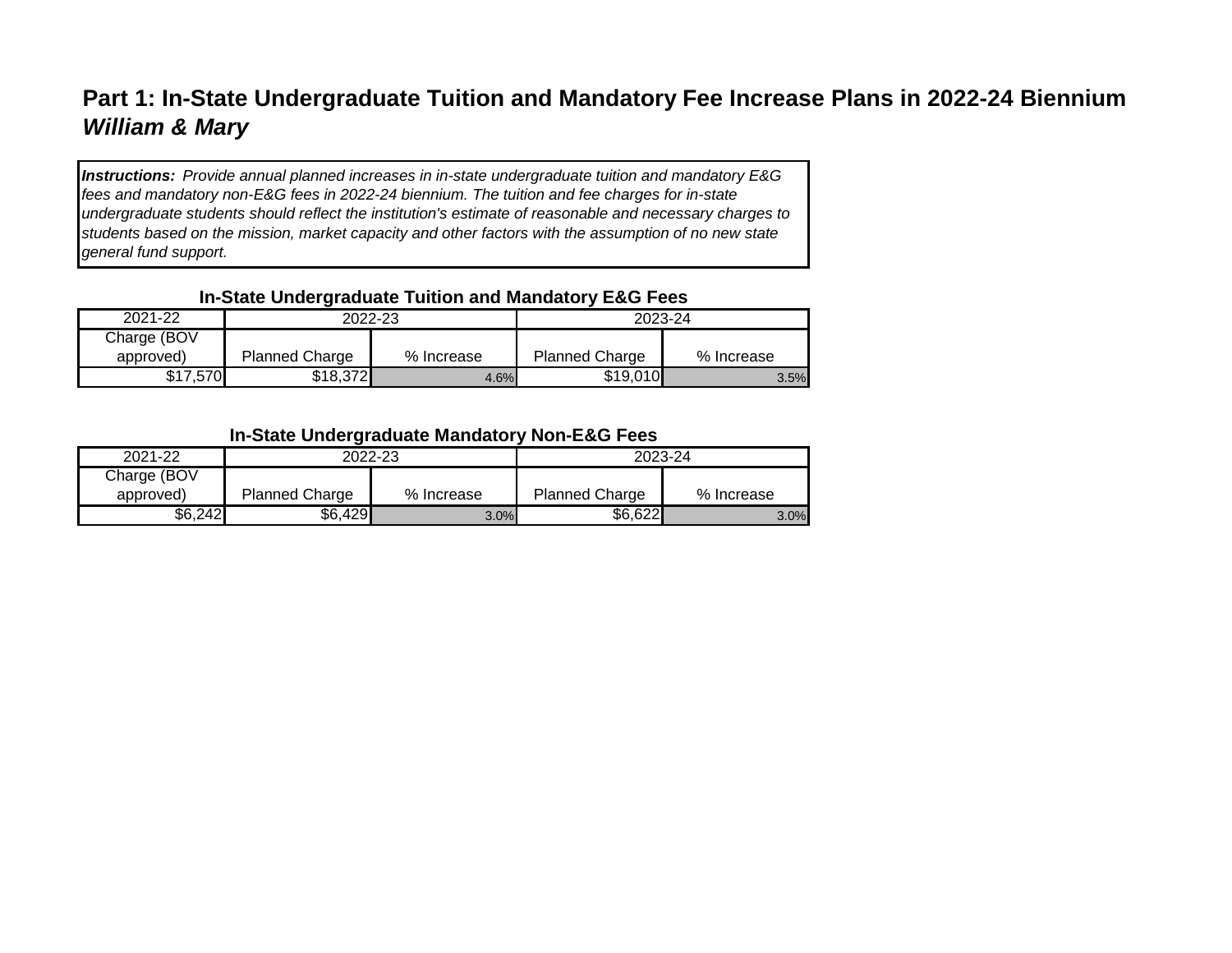# *Part 2: Tuition and Other Nongeneral Fund (NGF) Revenue William & Mary*

Instructions: Based on assumptions of no new general fund, enrollment changes and other institution-specific conditions, provide total collected or projected to collect revenues (after discounts and waivers) by student level and domicile (including tuition revenue used for financial aid), and other NGF revenue for educational and general (E&G) programs; and mandatory non-E&G fee revenues from in-state undergraduates and other students as well as the total auxiliary revenue. DO NOT INCLUDE STIMULUS FUNDS.

|                                   | 2020-2021 (Actual)                               | 2021-2022 (Estimated)                            | 2022-2023 (Planned) | 2023-2024 (Planned)                                               |
|-----------------------------------|--------------------------------------------------|--------------------------------------------------|---------------------|-------------------------------------------------------------------|
| <b>Items</b>                      | <b>Total Collected Tuition</b><br><b>Revenue</b> | <b>Total Collected Tuition</b><br><b>Revenue</b> | <b>Revenue</b>      | Total Projected Tuition Total Projected Tuition<br><b>Revenue</b> |
| <b>E&amp;G Programs</b>           |                                                  |                                                  |                     |                                                                   |
| Undergraduate, In-State           | \$72,315,913                                     | \$75,329,400                                     | \$80,736,400        | \$86,998,400                                                      |
| Undergraduate, Out-of-State       | \$82,679,034                                     | \$80,884,400                                     | \$83,735,400        | \$88,250,900                                                      |
| Graduate, In-State                | \$17,846,558                                     | \$17,846,600                                     | \$17,846,600        | \$17,846,600                                                      |
| Graduate, Out-of-State            | \$17,355,763                                     | \$16,847,200                                     | \$16,847,200        | \$16,847,200                                                      |
| Law, In-State                     | \$5,563,100                                      | \$4,787,200                                      | \$4,787,200         | \$4,787,200                                                       |
| Law, Out-of-State                 | \$18,490,865                                     | \$21,417,200                                     | \$21,417,200        | \$21,417,200                                                      |
| Medicine, In-State                | \$0                                              | \$0                                              | \$0                 | \$0                                                               |
| Medicine, Out-of-State            | \$0                                              | \$0                                              | \$0                 | \$0                                                               |
| Dentistry, In-State               | \$0                                              | \$0                                              | \$0                 | \$0                                                               |
| Dentistry, Out-of-State           | \$0                                              | \$0                                              | \$0                 | \$0                                                               |
| PharmD, In-State                  | \$0                                              | \$0                                              | \$0                 | \$0                                                               |
| PharmD, Out-of-State              | \$0                                              | \$0                                              | \$0                 | \$0                                                               |
| Veterinary Medicine, In-State     | \$0                                              | \$0                                              | \$0                 | \$0                                                               |
| Veterinary Medicine, Out-of-State | \$0                                              | \$0                                              | \$0                 | \$0                                                               |
| Other NGF                         | \$7,555,488                                      | \$7,467,400                                      | \$7,500,000         | \$7,600,000                                                       |
| <b>Total E&amp;G Revenue</b>      | \$221,806,721                                    | \$224,579,400                                    | \$232,870,000       | \$243,747,500                                                     |

|                                | 2020-2021 (Actual)       | 2021-2022 (Estimated)    | 2022-2023 (Planned)      | 2023-2024 (Planned)      |
|--------------------------------|--------------------------|--------------------------|--------------------------|--------------------------|
| <b>Non-E&amp;G Fee Revenue</b> | <b>Total Fee Revenue</b> | <b>Total Fee Revenue</b> | <b>Total Fee Revenue</b> | <b>Total Fee Revenue</b> |
| In-State undergraduates        | \$22,354,400             | \$23,114,400             | \$23,807,800             | \$24,522,000             |
| All Other students             | \$18,490,684             | \$19,119,400             | \$19,693,000             | \$20,283,800             |
| Total non-E&G fee revenue      | \$40,845,084]            | \$42,233,800             | \$43,500,800             | \$44,805,800             |
| <b>Total Auxiliary Revenue</b> | \$94,837,626             | \$118,218,600            | \$121,185,600            | \$124,230,600            |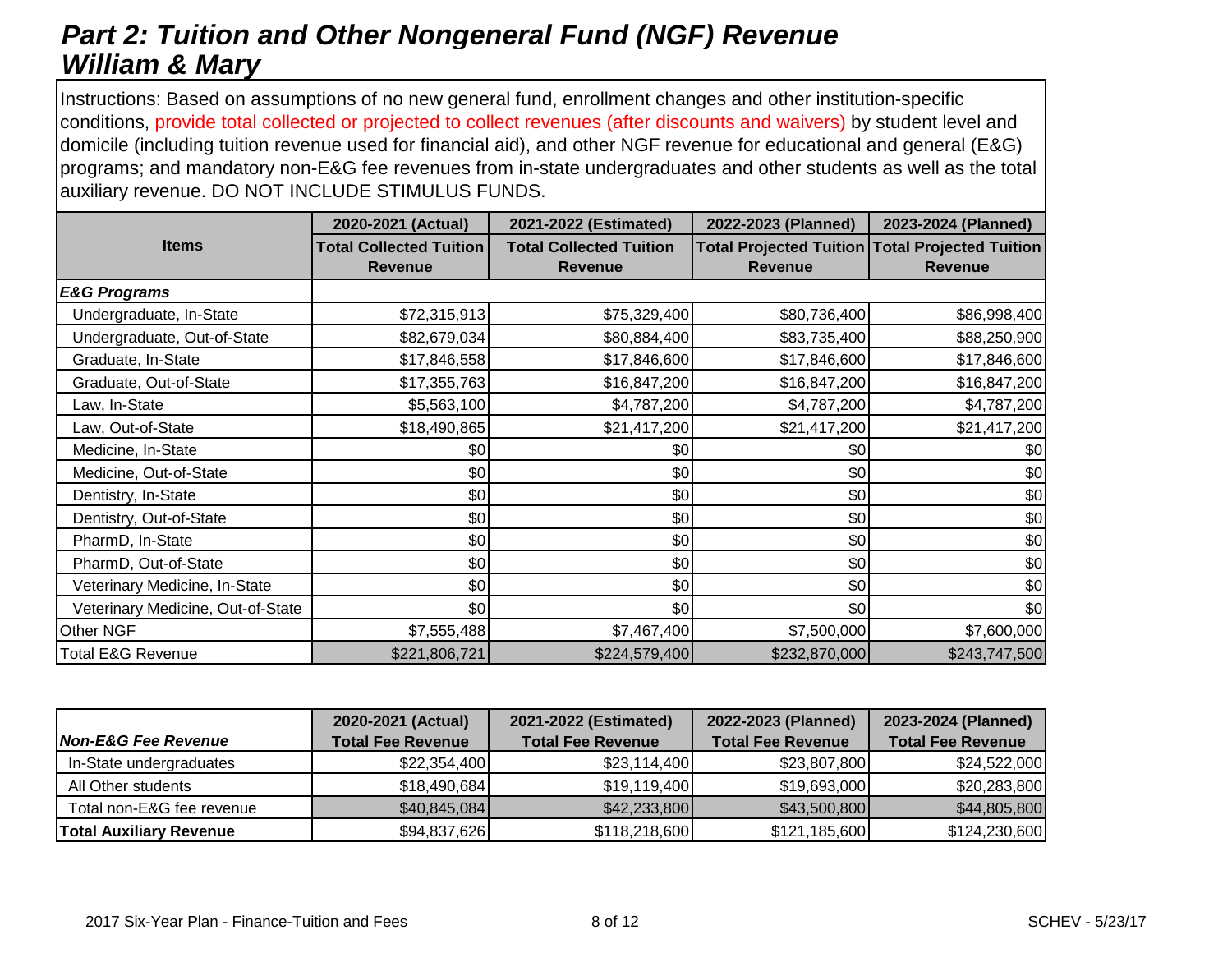**3A: Six-Year Plan for Academic and Support Service Strategies for Six-year Period (2022-2028)**

Instructions for 3A: The Academic Plan should contain academic, finance, and support service strategies the institution intends to employ in meeting state needs/goals as found in the Virginia Plan. (Please see the main ins about The Virginia Plan. Please provide short titles to identify institutional strategies. Provide a concise description of the strategy in the Description of Strategy column (column J). Within this column, provide a speci Narrative document. Note the goal(s) with which the strategy is aligned with the Virginia Plan (in particular, the related priority areas) in the VP Goal column and give it a Priority Ranking in column A. Additional inform Biennia). Strategies for student financial aid, other than those that are provided through tuition revenue, should not be included on this table; they should be included in Part 4, General Fund Request, of the plan. All sa information should be included in 3A. Funding amounts in the first year should be incremental. However, if the costs continue into the second year, they should be reflected cumulatively. Please update total cost formulas i fund (GF) support in this worksheet. A separate worksheet (Part 4) is provided for institutions to request GF support. IF ANY STRATEGIES WILL BE FUNDED WITH STIMULUS FUNDS, PLEASE INCLUDE THOSE FUNDS IN THE REALLOCATION CO

# *Part 3: ACADEMIC-FINANCIAL PLAN William & Mary*

**Auto Check (Match = \$0)**

|                 |                                                                                                                                                                                                                                                                                                                                                                                                                                                                                                                                                                                                                                                                                                                                                                                                                                                                                                                                      |           |                                     |                     |                                              |                     |                     | ACADEMIC AND SUPPORT SERVICE STRATEGIES FOR SIX-YEAR PERIOD (2022-2028) |                                                                                                                                                                             |                                                                     |
|-----------------|--------------------------------------------------------------------------------------------------------------------------------------------------------------------------------------------------------------------------------------------------------------------------------------------------------------------------------------------------------------------------------------------------------------------------------------------------------------------------------------------------------------------------------------------------------------------------------------------------------------------------------------------------------------------------------------------------------------------------------------------------------------------------------------------------------------------------------------------------------------------------------------------------------------------------------------|-----------|-------------------------------------|---------------------|----------------------------------------------|---------------------|---------------------|-------------------------------------------------------------------------|-----------------------------------------------------------------------------------------------------------------------------------------------------------------------------|---------------------------------------------------------------------|
|                 |                                                                                                                                                                                                                                                                                                                                                                                                                                                                                                                                                                                                                                                                                                                                                                                                                                                                                                                                      |           | Biennium 2022-2024 (7/1/22-6/30/24) |                     |                                              |                     |                     |                                                                         | <b>Description of Strategy</b>                                                                                                                                              | <b>Two Additional Biennia</b>                                       |
| <b>Priority</b> |                                                                                                                                                                                                                                                                                                                                                                                                                                                                                                                                                                                                                                                                                                                                                                                                                                                                                                                                      |           |                                     |                     |                                              |                     |                     |                                                                         |                                                                                                                                                                             |                                                                     |
| Ranking         |                                                                                                                                                                                                                                                                                                                                                                                                                                                                                                                                                                                                                                                                                                                                                                                                                                                                                                                                      | <b>VP</b> |                                     | 2022-2023           |                                              |                     | 2023-2024           |                                                                         |                                                                                                                                                                             |                                                                     |
|                 | <b>Strategies (Short Title)</b>                                                                                                                                                                                                                                                                                                                                                                                                                                                                                                                                                                                                                                                                                                                                                                                                                                                                                                      | Goal      | <b>Total Amount</b>                 | <b>Reallocation</b> | <b>Amount From</b><br><b>Tuition Revenue</b> | <b>Total Amount</b> | <b>Reallocation</b> | <b>Amount From</b><br><b>Tuition Revenue</b>                            | <b>Concise Information for Each Strategy</b>                                                                                                                                | Information for 2024-2028                                           |
| $\overline{2}$  | Expand key STEM offerings                                                                                                                                                                                                                                                                                                                                                                                                                                                                                                                                                                                                                                                                                                                                                                                                                                                                                                            | -3        | \$1,000,000                         | \$0                 | \$1,000,000                                  | \$2,572,500         | \$0                 |                                                                         | Academic program growth in areas of student and<br>\$2,572,500 employer demand. Narrative pages 7-8.                                                                        | Academic program growth in areas of student and<br>employer demand. |
|                 | Align Univeristy Library Resources to Support the<br><b>Research Enterprise and Enrollment Growth</b>                                                                                                                                                                                                                                                                                                                                                                                                                                                                                                                                                                                                                                                                                                                                                                                                                                |           | \$600,000                           | \$0                 | \$600,000                                    | \$1,000,000         | \$0                 |                                                                         | Strategically utilize university library resources to<br>coordinate growth of digital scholarship and research as<br>\$1,000,000 well as online learning. Narrative page 8. | Assess progress and continue investment as needed                   |
|                 | Expanding Information Technology Infrastructure for<br>Teaching, Learning, and Research                                                                                                                                                                                                                                                                                                                                                                                                                                                                                                                                                                                                                                                                                                                                                                                                                                              | 1,3       | \$750,000                           | \$50,000            | \$700,000                                    | \$1,500,000         | \$100,000           |                                                                         | Solidify and upgrade infrastructure underpinning our<br>\$1,400,000 educational and research mission. Narrative page 8.                                                     | Assess progress and continue investment as needed.                  |
|                 |                                                                                                                                                                                                                                                                                                                                                                                                                                                                                                                                                                                                                                                                                                                                                                                                                                                                                                                                      |           | \$0                                 | \$0                 | \$0l                                         | \$0                 | \$0                 | \$0                                                                     |                                                                                                                                                                             |                                                                     |
|                 |                                                                                                                                                                                                                                                                                                                                                                                                                                                                                                                                                                                                                                                                                                                                                                                                                                                                                                                                      |           | \$0                                 | \$0                 | \$0                                          | \$0                 | \$0                 | \$0                                                                     |                                                                                                                                                                             |                                                                     |
|                 |                                                                                                                                                                                                                                                                                                                                                                                                                                                                                                                                                                                                                                                                                                                                                                                                                                                                                                                                      |           | \$0                                 | \$0                 | \$0                                          | \$0                 |                     | \$0                                                                     |                                                                                                                                                                             |                                                                     |
|                 |                                                                                                                                                                                                                                                                                                                                                                                                                                                                                                                                                                                                                                                                                                                                                                                                                                                                                                                                      |           | \$0                                 | \$0                 |                                              | \$0                 | \$0                 | \$0                                                                     |                                                                                                                                                                             |                                                                     |
|                 |                                                                                                                                                                                                                                                                                                                                                                                                                                                                                                                                                                                                                                                                                                                                                                                                                                                                                                                                      |           | \$0                                 | \$0                 | \$0                                          | \$0                 | \$0                 | \$0                                                                     |                                                                                                                                                                             |                                                                     |
|                 |                                                                                                                                                                                                                                                                                                                                                                                                                                                                                                                                                                                                                                                                                                                                                                                                                                                                                                                                      |           | \$0                                 | \$0                 |                                              | \$0                 |                     | \$0                                                                     |                                                                                                                                                                             |                                                                     |
|                 |                                                                                                                                                                                                                                                                                                                                                                                                                                                                                                                                                                                                                                                                                                                                                                                                                                                                                                                                      |           | \$0                                 | \$0                 | \$0                                          | \$0                 | \$ <sub>6</sub>     | \$0                                                                     |                                                                                                                                                                             |                                                                     |
|                 |                                                                                                                                                                                                                                                                                                                                                                                                                                                                                                                                                                                                                                                                                                                                                                                                                                                                                                                                      |           | \$0                                 | \$0                 | \$0                                          | \$0                 | \$0                 | \$0                                                                     |                                                                                                                                                                             |                                                                     |
|                 |                                                                                                                                                                                                                                                                                                                                                                                                                                                                                                                                                                                                                                                                                                                                                                                                                                                                                                                                      |           | \$0                                 | \$0                 | \$0                                          | \$0                 | \$0                 | \$0                                                                     |                                                                                                                                                                             |                                                                     |
|                 |                                                                                                                                                                                                                                                                                                                                                                                                                                                                                                                                                                                                                                                                                                                                                                                                                                                                                                                                      |           | \$0                                 | \$0                 | \$0                                          | \$0                 | \$0                 | 30                                                                      |                                                                                                                                                                             |                                                                     |
|                 | Total 2022-2024 Costs (Included in Financial Plan 'Total<br><b>Additional Funding Need')</b>                                                                                                                                                                                                                                                                                                                                                                                                                                                                                                                                                                                                                                                                                                                                                                                                                                         |           | \$2,350,000                         | \$50,000            | \$2,300,000                                  | \$5,072,500         | \$100,000           | \$4,972,500                                                             |                                                                                                                                                                             |                                                                     |
|                 | 3B: Six-Year Financial Plan for Educational and General Programs, Incremental Operating Budget Need 2022-2024 Biennium                                                                                                                                                                                                                                                                                                                                                                                                                                                                                                                                                                                                                                                                                                                                                                                                               |           |                                     |                     |                                              |                     |                     |                                                                         |                                                                                                                                                                             |                                                                     |
|                 | Instructions for 3B: Complete the lines appropriate to your institution. As completely as possible, the items in the Academic Plan (3A) and Financial Plan (3B) should represent a complete picture of the institution's antic<br>every item in 3B of the plan, the total amount and the sum of the reallocation and tuition revenue should equal one another. Two additional rows, "Anticipated Nongeneral Fund Carryover" and "Nongeneral Fund Revenue for Cur<br>Institution cannot allocated all of its tuition revenue to specific strategies in the plan. Also, given the long standing practice that agencies should not assume general fund support for operation and maintenance (O&M) of<br>institution's plan, unless they are completely supported by tuition revenue. Please do not add additional rows to 3B without first contacting Jean Huskey. All salary information should be included in this section. No salar |           |                                     |                     |                                              |                     |                     |                                                                         |                                                                                                                                                                             |                                                                     |
|                 | Assuming No Additional General Fund                                                                                                                                                                                                                                                                                                                                                                                                                                                                                                                                                                                                                                                                                                                                                                                                                                                                                                  |           |                                     | 2022-2023           |                                              |                     | 2023-2024           |                                                                         |                                                                                                                                                                             |                                                                     |
|                 | <b>Items</b>                                                                                                                                                                                                                                                                                                                                                                                                                                                                                                                                                                                                                                                                                                                                                                                                                                                                                                                         |           | <b>Total Amount</b>                 | <b>Reallocation</b> | <b>Amount From</b><br><b>Tuition Revenue</b> | <b>Total Amount</b> | <b>Reallocation</b> | <b>Amount From</b><br><b>Tuition Revenue</b>                            |                                                                                                                                                                             |                                                                     |
|                 | Total Incremental Cost from Academic Plan <sup>1</sup>                                                                                                                                                                                                                                                                                                                                                                                                                                                                                                                                                                                                                                                                                                                                                                                                                                                                               |           | \$2,350,000                         | \$50,000            | \$2,300,000                                  | \$5,072,500         | \$100,000           | \$4,972,500                                                             |                                                                                                                                                                             |                                                                     |
| -3              | Increase T&R Faculty Salaries (\$)                                                                                                                                                                                                                                                                                                                                                                                                                                                                                                                                                                                                                                                                                                                                                                                                                                                                                                   |           | \$500,000                           |                     | \$500,000                                    | \$3,040,000         |                     | \$3,040,000                                                             |                                                                                                                                                                             |                                                                     |
|                 | T&R Faculty Salary Increase Rate(%) <sup>2</sup>                                                                                                                                                                                                                                                                                                                                                                                                                                                                                                                                                                                                                                                                                                                                                                                                                                                                                     |           | 0.60%                               |                     | 0.60%                                        | 3.00%               |                     | 3.00%                                                                   |                                                                                                                                                                             |                                                                     |
| -3              | Increase Admin. Faculty Salaries (\$)                                                                                                                                                                                                                                                                                                                                                                                                                                                                                                                                                                                                                                                                                                                                                                                                                                                                                                |           | \$500,000                           | \$0                 | \$500,000                                    | \$1,985,000         |                     | \$1,985,000                                                             |                                                                                                                                                                             |                                                                     |
|                 | Admin. Faculty Salary Increase Rate (%) <sup>2</sup>                                                                                                                                                                                                                                                                                                                                                                                                                                                                                                                                                                                                                                                                                                                                                                                                                                                                                 |           | 1.00%                               |                     | 1.00%                                        | 3.00%               |                     | 3.00%                                                                   |                                                                                                                                                                             |                                                                     |
|                 | Increase Classified Staff Salaries (\$)                                                                                                                                                                                                                                                                                                                                                                                                                                                                                                                                                                                                                                                                                                                                                                                                                                                                                              |           | \$0                                 | \$0                 |                                              | \$100,000           | \$ <sub>6</sub>     | \$100,000                                                               |                                                                                                                                                                             |                                                                     |
|                 | Classified Salary Increase Rate $(\%)^2$                                                                                                                                                                                                                                                                                                                                                                                                                                                                                                                                                                                                                                                                                                                                                                                                                                                                                             |           | 0.00%                               |                     | 0.00%                                        | 3.00%               |                     | 3.00%                                                                   |                                                                                                                                                                             |                                                                     |
| -3              | Increase University Staff Salaries (\$)                                                                                                                                                                                                                                                                                                                                                                                                                                                                                                                                                                                                                                                                                                                                                                                                                                                                                              |           | \$500,000                           | \$0                 | \$500,000                                    | \$1,200,000         | \$0                 | \$1,200,000                                                             |                                                                                                                                                                             |                                                                     |
|                 | University Staff Salary Increase Rate $(\%)^2$                                                                                                                                                                                                                                                                                                                                                                                                                                                                                                                                                                                                                                                                                                                                                                                                                                                                                       |           | 2.00%                               |                     | 2.00%                                        | 3.00%               |                     | 3.00%                                                                   |                                                                                                                                                                             |                                                                     |
|                 | Increase Number of Full-Time T&R Faculty(\$) $^3$                                                                                                                                                                                                                                                                                                                                                                                                                                                                                                                                                                                                                                                                                                                                                                                                                                                                                    |           | \$0                                 | \$0                 |                                              | \$0                 | \$ <sub>6</sub>     | \$C                                                                     |                                                                                                                                                                             |                                                                     |
|                 | <b>O&amp;M for New Facilities</b>                                                                                                                                                                                                                                                                                                                                                                                                                                                                                                                                                                                                                                                                                                                                                                                                                                                                                                    |           | \$400,000                           | \$0                 | \$400,000                                    | \$980,000           | \$                  | \$980,000                                                               |                                                                                                                                                                             |                                                                     |
|                 | Addt'l In-State Student Financial Aid from Tuition Rev                                                                                                                                                                                                                                                                                                                                                                                                                                                                                                                                                                                                                                                                                                                                                                                                                                                                               |           | \$1,250,000                         | \$0                 | \$1,250,000                                  | \$2,750,000         |                     | \$2,750,000                                                             |                                                                                                                                                                             |                                                                     |
|                 | Addt'l Out-of-State Student Financial Aid from Tuition Rev                                                                                                                                                                                                                                                                                                                                                                                                                                                                                                                                                                                                                                                                                                                                                                                                                                                                           |           | \$300,000                           | \$0                 | \$300,000                                    | \$500,000           |                     | \$500,000                                                               |                                                                                                                                                                             |                                                                     |
|                 | Anticipated Nongeneral Fund Carryover                                                                                                                                                                                                                                                                                                                                                                                                                                                                                                                                                                                                                                                                                                                                                                                                                                                                                                |           | \$0                                 | \$0                 |                                              |                     |                     |                                                                         |                                                                                                                                                                             |                                                                     |
|                 | Nongeneral Fund for Current Operations (Safety & Security; Fringe E                                                                                                                                                                                                                                                                                                                                                                                                                                                                                                                                                                                                                                                                                                                                                                                                                                                                  |           | \$2,690,600                         | \$150,000           | \$2,540,600                                  | \$3,840,600         | \$200,000           | \$3,640,600                                                             |                                                                                                                                                                             |                                                                     |
|                 | <b>Library Enhancement</b>                                                                                                                                                                                                                                                                                                                                                                                                                                                                                                                                                                                                                                                                                                                                                                                                                                                                                                           |           | \$0                                 | \$0                 |                                              | \$0                 |                     |                                                                         |                                                                                                                                                                             |                                                                     |
|                 | <b>Utility Cost Increase</b>                                                                                                                                                                                                                                                                                                                                                                                                                                                                                                                                                                                                                                                                                                                                                                                                                                                                                                         |           | \$0                                 | \$C                 |                                              | \$0                 |                     |                                                                         |                                                                                                                                                                             |                                                                     |
|                 | <b>Total Additional Funding Need</b>                                                                                                                                                                                                                                                                                                                                                                                                                                                                                                                                                                                                                                                                                                                                                                                                                                                                                                 |           | \$8,490,600                         | \$200,000           | \$8,290,600                                  | \$19,468,100        | \$300,000           | \$19,168,100                                                            |                                                                                                                                                                             |                                                                     |

|                        | Match Incremental Tuit Rev in Part 2 | If not matched, please provide explanation in these fields. |           |  |  |  |
|------------------------|--------------------------------------|-------------------------------------------------------------|-----------|--|--|--|
| 2022-2023<br>2023-2024 |                                      | 2022-2023                                                   | 2023-2024 |  |  |  |
| \$0                    | \$0                                  |                                                             |           |  |  |  |

**(3) If planned, enter the cost of additional FTE faculty. (2) If planned, enter the cost of any institution-wide increase.** 

**(1) Please ensure that these items are not double counted if they are already included in the incremental cost of the academic plan.**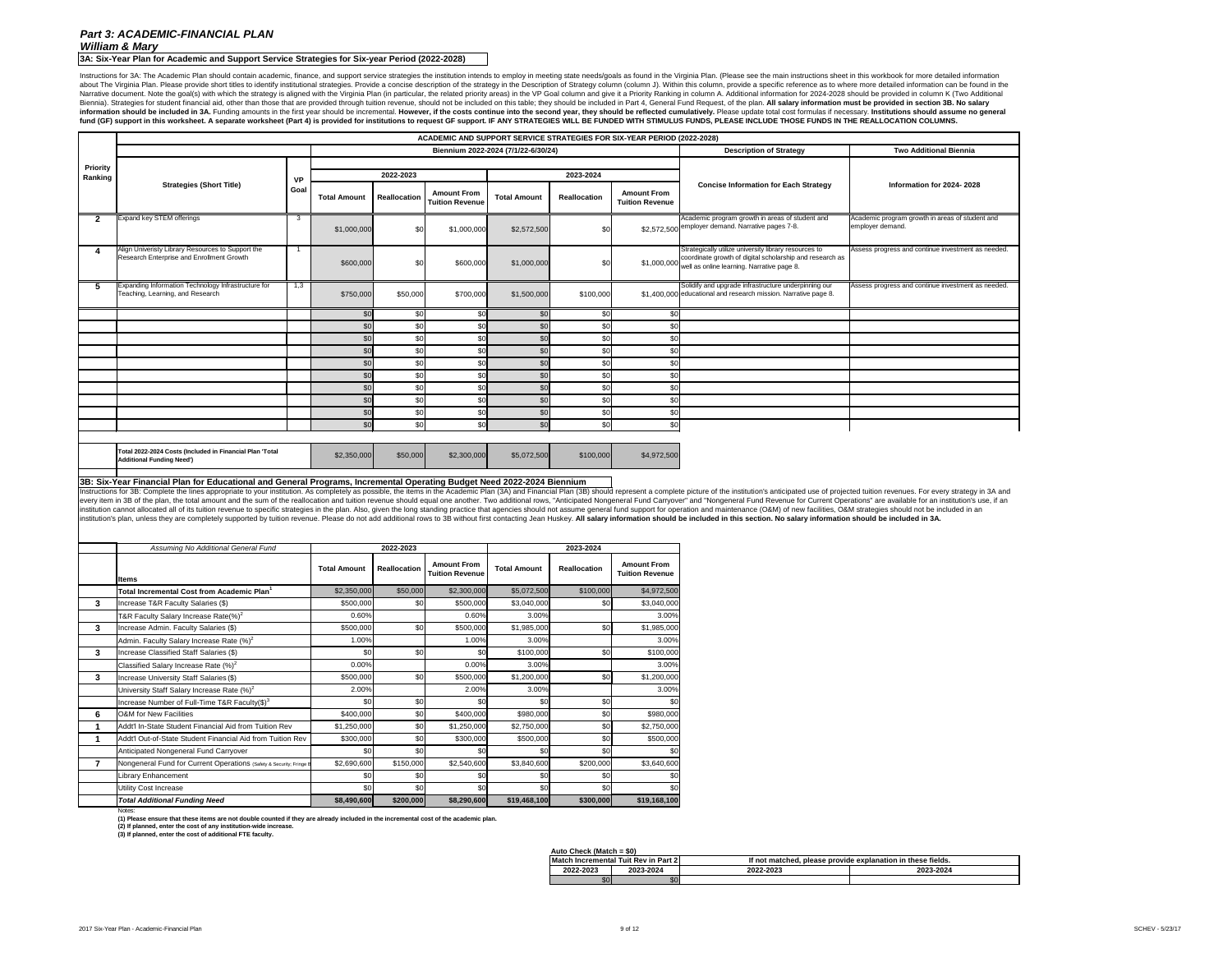# *Part 4: General Fund (GF) Request William & Mary*

Instructions: Indicate items for which you anticipate making a request for state general fund in the 2022-24 biennium. The item can be a supplement to a strategy or item from the academic and financial plan or it can be a free-standing request for which no tuition revenue would be used. If it is a supplement to a strategy or item from the academic and financial plan, use the same title used in Part 3 and place it in bold print to draw attention to it's connection to Part 3. Also, describe in the Notes column how additional general fund will enhance *or expand the strategy. Requests for need-based financial aid appropriated in program 108 should be included here. If additional rows are added, please update the total costs formulas.*

|                            | <b>Initiatives Requiring General Fund Support</b>                              |                |                     |                   |                                     |                   |                                                                                                                                                                                                                                                         |
|----------------------------|--------------------------------------------------------------------------------|----------------|---------------------|-------------------|-------------------------------------|-------------------|---------------------------------------------------------------------------------------------------------------------------------------------------------------------------------------------------------------------------------------------------------|
|                            |                                                                                |                |                     |                   | Biennium 2022-2024 (7/1/22-6/30/24) |                   |                                                                                                                                                                                                                                                         |
| <b>Priority</b><br>Ranking | <b>Strategies (Match Academic-Financial</b>                                    | <b>VP</b>      | 2022-2023           |                   | 2023-2024                           |                   | <b>Notes</b>                                                                                                                                                                                                                                            |
|                            | <b>Worksheet Short Title)</b>                                                  |                | <b>Total Amount</b> | <b>GF Support</b> | <b>Total Amount</b>                 | <b>GF Support</b> |                                                                                                                                                                                                                                                         |
|                            | Base fund one-time assistance from FY22                                        | $\overline{2}$ | \$1,376,500         | \$1,376,500       | \$1,376,500                         |                   | This amount it included in NGF for current<br>\$1,376,500 operations on the academic financial plan because<br>W&M has not assumed ongoing general fund<br>support for this one-time assistance for unavoidable<br>costs. Narrative page 7.             |
|                            | <b>Increased Financial Aid for Pell Eligible Students</b>                      | $\overline{2}$ | \$1,200,000         | \$1,200,000       | \$2,400,000                         |                   | This is related to W&M's priority on need-based aid,<br>but the NGF amount included is not all Pell related.<br>\$2,400,000 This ask will specifically help W&M target Pell<br>eligible students and grow that student population.<br>Narrative page 7. |
| $\mathbf{3}$               | Expanding Jump-Start Data Science Program                                      | 3              | \$400,000           | \$400,000         | \$400,000                           |                   | \$400,000 Narrative page 7.                                                                                                                                                                                                                             |
| 4                          | Expanding historical and cultural research to tell a more<br>inclusive history |                | \$4,000,000         | \$4,000,000       | \$500,000                           |                   | $$500,000$ Narrative page 7.                                                                                                                                                                                                                            |
| 5                          | <b>O&amp;M</b> for New Facilities                                              | 2              | \$400,000           | \$160,000         | \$980,000                           | \$385,000         | This request is for the GF share of O&M for new<br>facilities coming on-line. W&M will need to fully fund<br>from NGF resources if not funded. Narrative page                                                                                           |
|                            |                                                                                |                | \$7,376,500         | \$7,136,500       | \$5,656,500                         | \$5,061,500       |                                                                                                                                                                                                                                                         |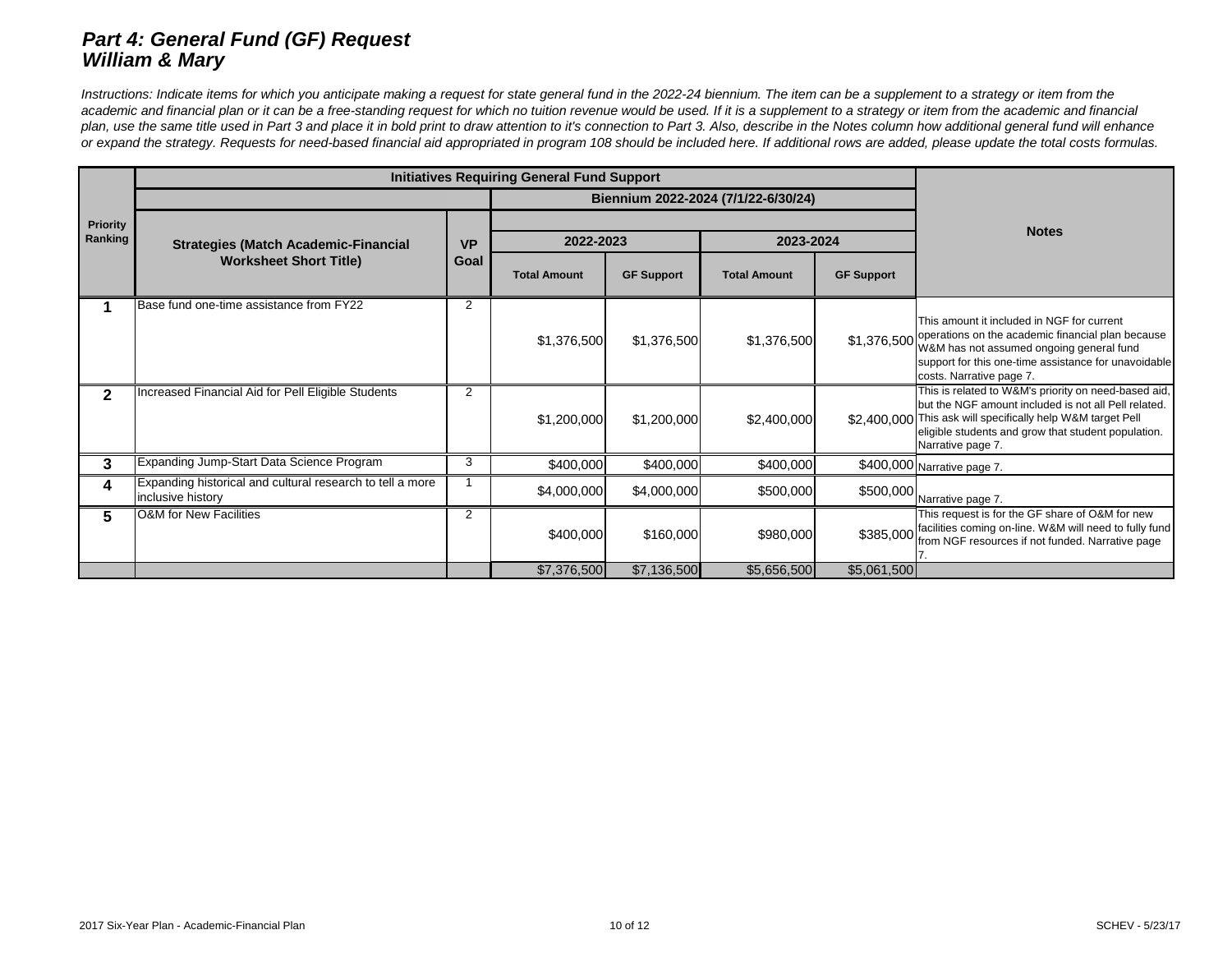# *Part 5: Financial Aid Plan William & Mary*

*Instructions: Provide a breakdown of the projected source and distribution of tuition and fee revenue redirected to financial aid. To ensure compliance with the state*  prohibition that in-state students not subsidize out-of-state students and to provide the review group with a scope of the strategy, projections must be made for each of *the indicated categories. Please be aware that this data will be compared with similar data provided by other institutional offices in order to ensure overall consistency. (Please do not alter shaded cells that contain formulas.)*

*" Other Discounts and Waiver " means the totals of any unfunded full or partial tuition waiver reducing the students' charges, including Virginia Military Survivors and Dependent Education Program and the Senior Citizens Tuition Waiver. Do not include the tuition differential for the tuition exceptions.*

**Note: If you do not have actual amounts for** *Tuition Revenue for Financial Aid* **by student category, please provide an estimate. If values are not distributed for** *Tuition Revenue for Financial Aid* **, a distribution may be calculated for your institution.** 

# **Allocation of Tuition Revenue Used for Student Financial Aid**

| *2020-21 (Actual) Please see footnote below |                      |                                                       |                      |                      |                     |                  |                                                          |                        |  |  |  |
|---------------------------------------------|----------------------|-------------------------------------------------------|----------------------|----------------------|---------------------|------------------|----------------------------------------------------------|------------------------|--|--|--|
| <b>T&amp;F Used for Financial Aid</b>       | <b>Total Tuition</b> | <b>Tuition</b><br>% Revenue for<br><b>Revenue for</b> |                      | Distribution of      | <b>Unfunded</b>     | <b>Discounts</b> | <b>Other Tuition   Gross Tuition  </b><br><b>Revenue</b> |                        |  |  |  |
|                                             | <b>Revenue</b>       | <b>Financial Aid</b>                                  | <b>Financial Aid</b> | <b>Financial Aid</b> | <b>Scholarships</b> |                  | and Waivers (Cols. B+F+G)                                | Compliance             |  |  |  |
|                                             |                      | (Program 108)                                         |                      |                      |                     |                  |                                                          | with $§$ 4-5.1.a.i     |  |  |  |
| Undergraduate, In-State                     | \$72,315,913         | \$13,555,700                                          | 18.7%                | \$23,093,245         | \$366,809           | \$968,603        | \$73,651,325                                             | -\$8,401,067 Compliant |  |  |  |
| Undergraduate, Out-of-State                 | \$82,679,034         | \$15,498,300                                          | 18.7%                | \$5,960,694          | \$83,191            | \$62,909         | \$82,825,134                                             |                        |  |  |  |
| Graduate, In-State                          | \$17,846,558         | \$1,921,500                                           | 10.8%                | \$1,304,589          | \$246,785           | \$916,637        | \$19,009,980                                             |                        |  |  |  |
| Graduate, Out-of-State                      | \$17,355,763         | \$1,868,600                                           | 10.8%                | \$2,485,544          | \$1,550,623         | \$194,385        | \$19,100,771                                             |                        |  |  |  |
| First Professional, In-State                | \$5,563,100          | \$2,959,500                                           | 53.2%                | \$2,439,934          | \$0                 | \$2,541          | \$5,565,641                                              |                        |  |  |  |
| First Professional, Out-of-State            | \$18,490,865         | \$9,837,000                                           | 53.2%                | \$10,356,533         | \$0                 | \$0 <sub>l</sub> | \$18,490,865                                             |                        |  |  |  |
| Total                                       | \$214,251,233        | \$45,640,600                                          | 21.3%                | \$45,640,538         | \$2,247,408         | \$2,145,075      | \$218,643,715                                            |                        |  |  |  |

| 2021-22 (Estimated)                   |                      |                               |                      |                                                |                 |                                 |                                                                              |                         |  |  |  |
|---------------------------------------|----------------------|-------------------------------|----------------------|------------------------------------------------|-----------------|---------------------------------|------------------------------------------------------------------------------|-------------------------|--|--|--|
| <b>T&amp;F Used for Financial Aid</b> | <b>Total Tuition</b> | Tuition<br><b>Revenue for</b> | % Revenue for        | <b>Distribution of</b><br><b>Financial Aid</b> | <b>Unfunded</b> | <b>Discounts</b><br>and Waivers | <b>Other Tuition   Gross Tuition  </b><br>Revenue<br>$  (Cols. B + F + G)  $ |                         |  |  |  |
|                                       | <b>Revenue</b>       | <b>Financial Aid</b>          | <b>Financial Aid</b> |                                                | Scholarships    |                                 |                                                                              | Compliance              |  |  |  |
|                                       |                      | (Program 108)                 |                      |                                                |                 |                                 |                                                                              | with $§$ 4-5.1.a.i      |  |  |  |
| Undergraduate, In-State               | \$75,329,400         | \$16,520,100                  | 21.9%                | \$27,190,650                                   | \$823,300.00    | \$968,603                       | \$77,121,303                                                                 | -\$10,290,950 Compliant |  |  |  |
| Undergraduate, Out-of-State           | \$80,884,400         | \$17,738,300                  | 21.9%                | \$7,067,700                                    | \$186,700.00    | \$62,909                        | \$81,134,009                                                                 |                         |  |  |  |
| Graduate, In-State                    | \$17,846,600         | \$1,835,800                   | 10.3%                | \$1,336,000                                    | \$0             | \$916,637                       | \$18,763,237                                                                 |                         |  |  |  |
| Graduate, Out-of-State                | \$16,847,200         | \$1,733,000                   | 10.3%                | \$2,232,750                                    | \$0             | \$194,385                       | \$17,041,585                                                                 |                         |  |  |  |
| First Professional, In-State          | \$4,787,200          | \$2,373,900                   | 49.6%                | \$2,494,100                                    | \$0             | \$2,541                         | \$4,789,741                                                                  |                         |  |  |  |
| First Professional, Out-of-State      | \$21,417,200         | \$10,620,600                  | 49.6%                | \$10,500,400                                   |                 | <b>\$0</b>                      | \$21,417,200                                                                 |                         |  |  |  |
| Total                                 | \$217,112,000        | \$50,821,700                  | 23.4%                | \$50,821,600                                   | \$1,010,000     | \$2,145,075                     | \$220,267,075                                                                |                         |  |  |  |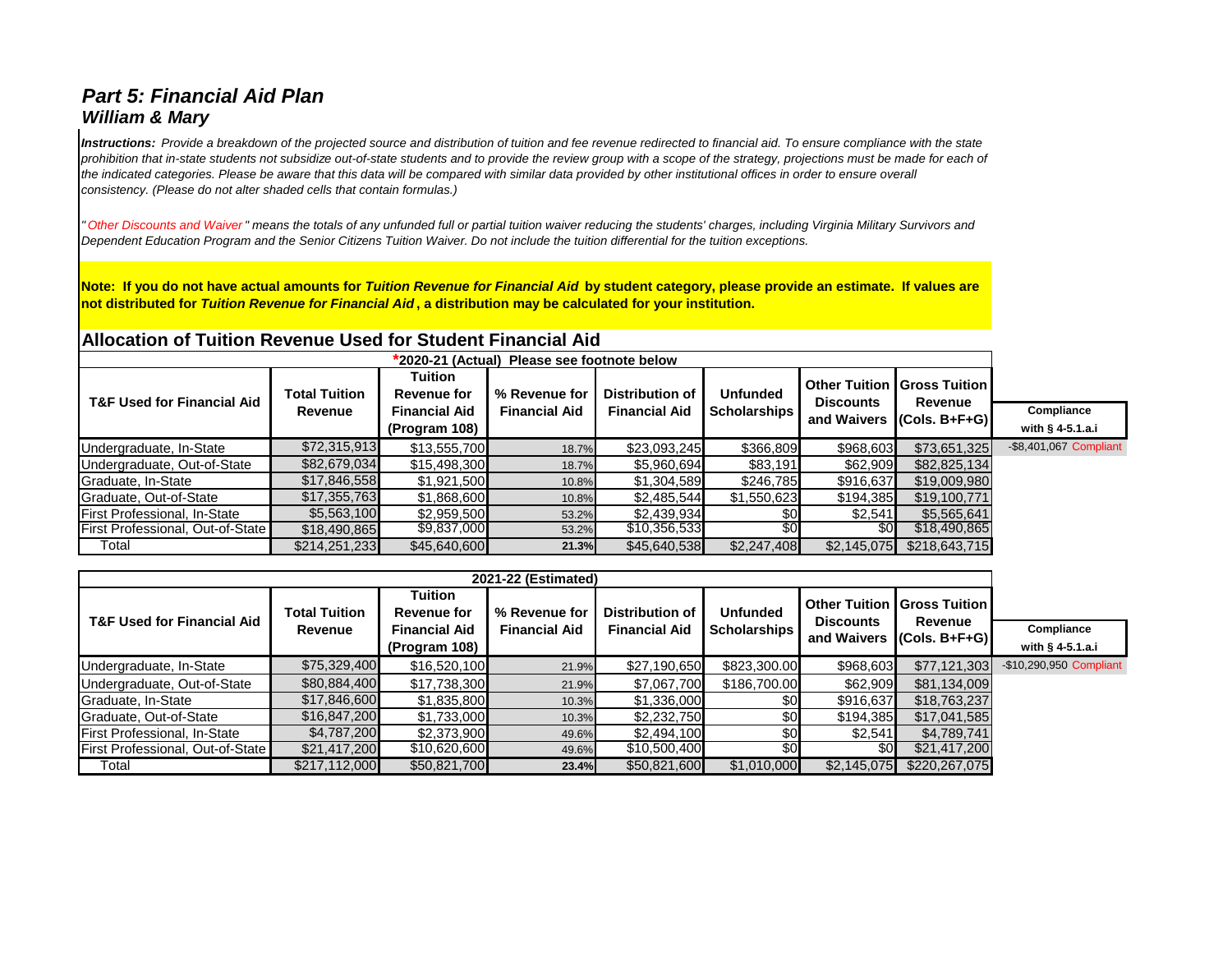| 2022-23 (Planned)                     |                      |                                                |                      |                      |                     |                  |                                        |                         |  |  |  |
|---------------------------------------|----------------------|------------------------------------------------|----------------------|----------------------|---------------------|------------------|----------------------------------------|-------------------------|--|--|--|
|                                       | <b>Total Tuition</b> | Tuition<br>% Revenue for<br><b>Revenue for</b> |                      | Distribution of      | <b>Unfunded</b>     |                  | <b>Other Tuition   Gross Tuition  </b> |                         |  |  |  |
| <b>T&amp;F Used for Financial Aid</b> | <b>Revenue</b>       | <b>Financial Aid</b>                           | <b>Financial Aid</b> | <b>Financial Aid</b> | <b>Scholarships</b> | <b>Discounts</b> | <b>Revenue</b>                         | Compliance              |  |  |  |
|                                       |                      | (Program 108)                                  |                      |                      |                     |                  | and Waivers $ $ (Cols. B+F+G) $ $      | with $\S$ 4-5.1.a.i     |  |  |  |
| Undergraduate, In-State               | \$80,736,400         | \$17,553,200                                   | 21.7%                | \$28,390,650         | \$823,300           | \$1,013,159      | \$82,572,859                           | -\$10,457,850 Compliant |  |  |  |
| Undergraduate, Out-of-State           | \$83,735,400         | \$18,205,200                                   | 21.7%                | \$7,367,700          | \$186,700           | \$65,802         | \$83,987,902                           |                         |  |  |  |
| Graduate, In-State                    | \$17,846,600         | \$1,835,800                                    | 10.3%                | \$1,336,000          | \$0                 | \$916,637        | \$18,763,237                           |                         |  |  |  |
| Graduate, Out-of-State                | \$16,847,200         | \$1,733,000                                    | 10.3%                | \$2,232,750          | \$0                 | \$194,385        | \$17,041,585                           |                         |  |  |  |
| First Professional, In-State          | \$4,787,200          | \$2,373,900                                    | 49.6%                | \$2,494,100          | \$0                 | \$2,541          | \$4,789,741                            |                         |  |  |  |
| First Professional, Out-of-State      | \$21,417,200         | \$10,620,600                                   | 49.6%                | \$10,500,400         | \$0                 | \$0 <sub>l</sub> | \$21,417,200                           |                         |  |  |  |
| Total                                 | \$225,370,000        | \$52,321,700                                   | 23.2%                | \$52,321,600         | \$1,010,000         | \$2,192,524      | \$228,572,524                          |                         |  |  |  |

| 2023-24 (Planned)                     |                      |                               |                      |                        |                 |                                          |                                          |                         |  |  |  |
|---------------------------------------|----------------------|-------------------------------|----------------------|------------------------|-----------------|------------------------------------------|------------------------------------------|-------------------------|--|--|--|
| <b>T&amp;F Used for Financial Aid</b> | <b>Total Tuition</b> | Tuition<br><b>Revenue for</b> | % Revenue for        | <b>Distribution of</b> | <b>Unfunded</b> | <b>Other Tuition</b><br><b>Discounts</b> | <b>Gross Tuition  </b><br><b>Revenue</b> |                         |  |  |  |
|                                       | <b>Revenue</b>       | <b>Financial Aid</b>          | <b>Financial Aid</b> | <b>Financial Aid</b>   | Scholarships    | and Waivers                              | $  (Cols. B + F + G)  $                  | Compliance              |  |  |  |
|                                       |                      | (Program 108)                 |                      |                        |                 |                                          |                                          | with $§$ 4-5.1.a.i      |  |  |  |
| Undergraduate, In-State               | \$86,998,400         | \$18,595,300                  | 21.4%                | \$29,890,650           | \$823,300       | \$1,048,619                              | \$88,870,319                             | -\$10,915,750 Compliant |  |  |  |
| Undergraduate, Out-of-State           | \$88,250,900         | \$18,863,000                  | 21.4%                | \$7,567,700            | \$186,700       | \$68,105                                 | \$88,505,705                             |                         |  |  |  |
| Graduate, In-State                    | \$17,846,600         | \$1,835,800                   | 10.3%                | \$1,336,000            | \$0             | \$916,637                                | \$18,763,237                             |                         |  |  |  |
| Graduate, Out-of-State                | \$16,847,200         | \$1,733,000                   | 10.3%                | \$2,232,750            | \$0             | \$194,385                                | \$17,041,585                             |                         |  |  |  |
| First Professional, In-State          | \$4,787,200          | \$2,373,900                   | 49.6%                | \$2,494,100            |                 | \$2,541                                  | \$4,789,741                              |                         |  |  |  |
| First Professional, Out-of-State      | \$21,417,200         | \$10,620,600                  | 49.6%                | \$10,500,400           |                 | \$0 <sub>l</sub>                         | \$21,417,200                             |                         |  |  |  |
| Total                                 | \$236,147,500        | \$54,021,600                  | 22.9%                | \$54,021,600           | \$1,010,000     | \$2,230,288                              | \$239,387,788                            |                         |  |  |  |

*\* Please note that the totals reported here will be compared with those reported by the financial aid office on the institution's annual S1/S2 report. Since the six-year plan is estimated and the S1/S2 is "actual," the numbers do not have to match perfectly but these totals should reconcile to within a reasonable tolerance level. Please be sure that all institutional offices reporting tuition/fee revenue used for aid have the same understanding of what is to be reported for this category of aid.*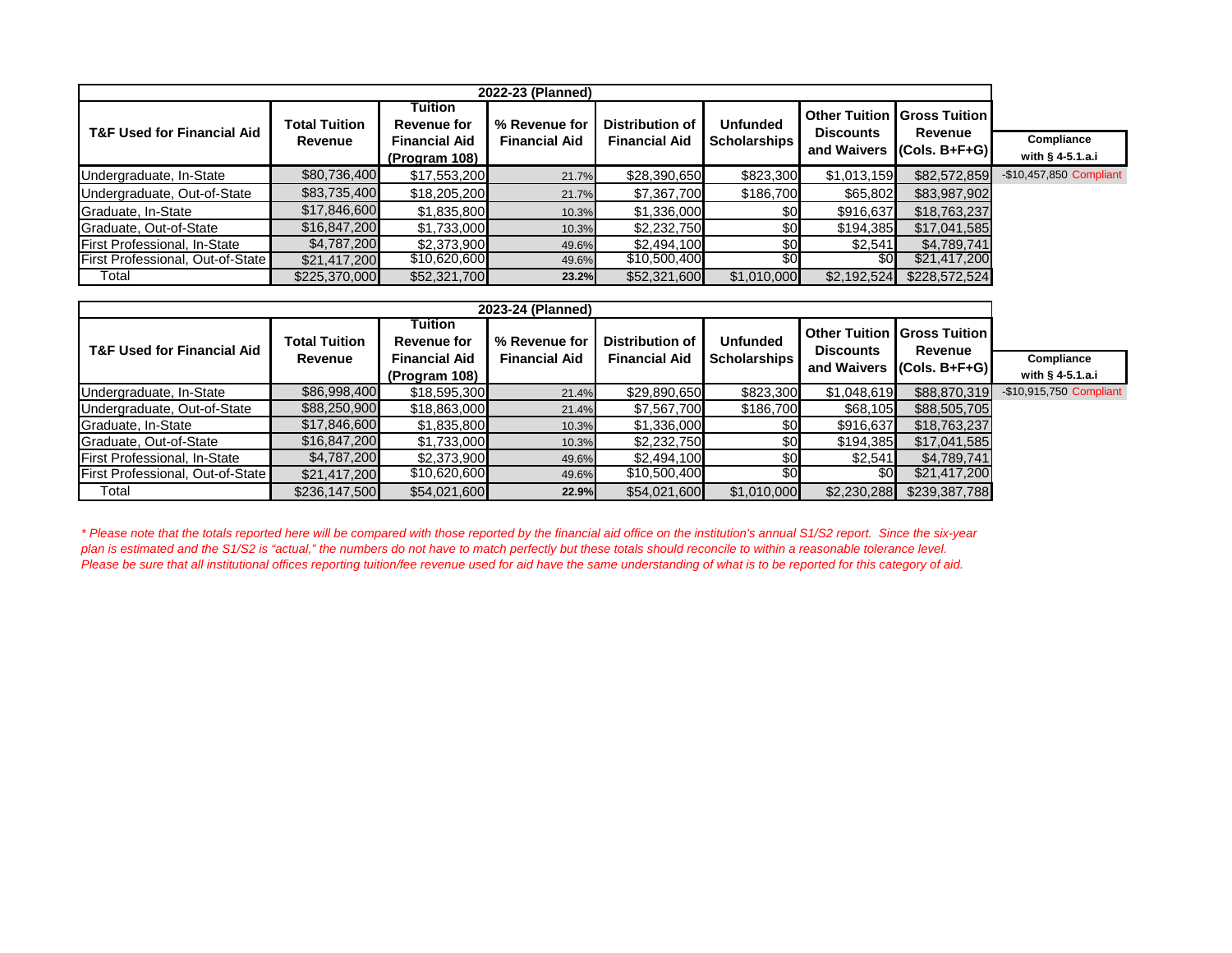### **2021 SIX-YEAR PLAN NARRATIVE (Part II)**

### **INSTITUTION:**

### *OVERVIEW*

*The totality of the six-year plan should describe the institution's goals as they relate to state goals found in the Pathways to Opportunity: The Virginia Plan for Higher Education; the Higher Education Opportunity Act of 2011 (TJ21); and the Restructured Higher Education Financial and Administrative Operations Act of 2005.*

*The instructions under institutional mission and alignment to state goals, below, ask for specific strategies, in particular related to equity, affordability and transformative outcomes. Other sections will offer institutions the opportunity to describe additional strategies to advance institutional goals and state needs. Please be as concise as possible with responses and save this narrative document with your institution's name added to the file name.*

### *SECTIONS*

*Section A. Pandemic Impact: Briefly discuss, in one to two paragraphs, how the pandemic has impacted your institution. What things did your institution already have in place that proved helpful? What lessons were learned? What short-term changes have been made? What long-term changes will be made? What are the concerns moving forward?* 

Through the pandemic, William & Mary (W&M) has leaned on its strengths, adopting a more nimble approach to addressing the needs of students, faculty, and staff. Working across the university, in a matter of weeks leadership led effective adaptations to ensure students would stay on track to complete their degrees. For example, W&M undertook rapid changes:

- 1. **Upgraded Learning Spaces.** Information Technology quickly identified and supported needed upgrades to classrooms and conference rooms around campus to provide a better hybrid/online learning environment.
- 2. **New Instructional Modes.** W&M's Studio for Teaching & Learning Innovation (STLI) served a critical role in providing faculty with the training and resources needed to quickly pivot the modality of instruction. With fewer than 10% of W&M faculty reporting experience in teaching online or in a blended format at the start of the pandemic, the skills and experience gained over the last 15 months have prepared most W&M faculty for future innovation in teaching and learning. Progress that normally would have spanned a decade instead developed within a year.
- 3. **Centralized Career Services.** In Spring 2020, W&M revamped career services to provide students more focused pathways to their first jobs during an economic downturn. More than 80 W&M professionals from 30 units coordinated career development efforts, in the process establishing the Professional Development Academy for current students and recent alumni (which is now a selfpaced Blackboard course). They also organized the Employer Partnership Team, which fosters more holistic partnerships with employers across all industries to bolster career development opportunities for W&M students and alumni.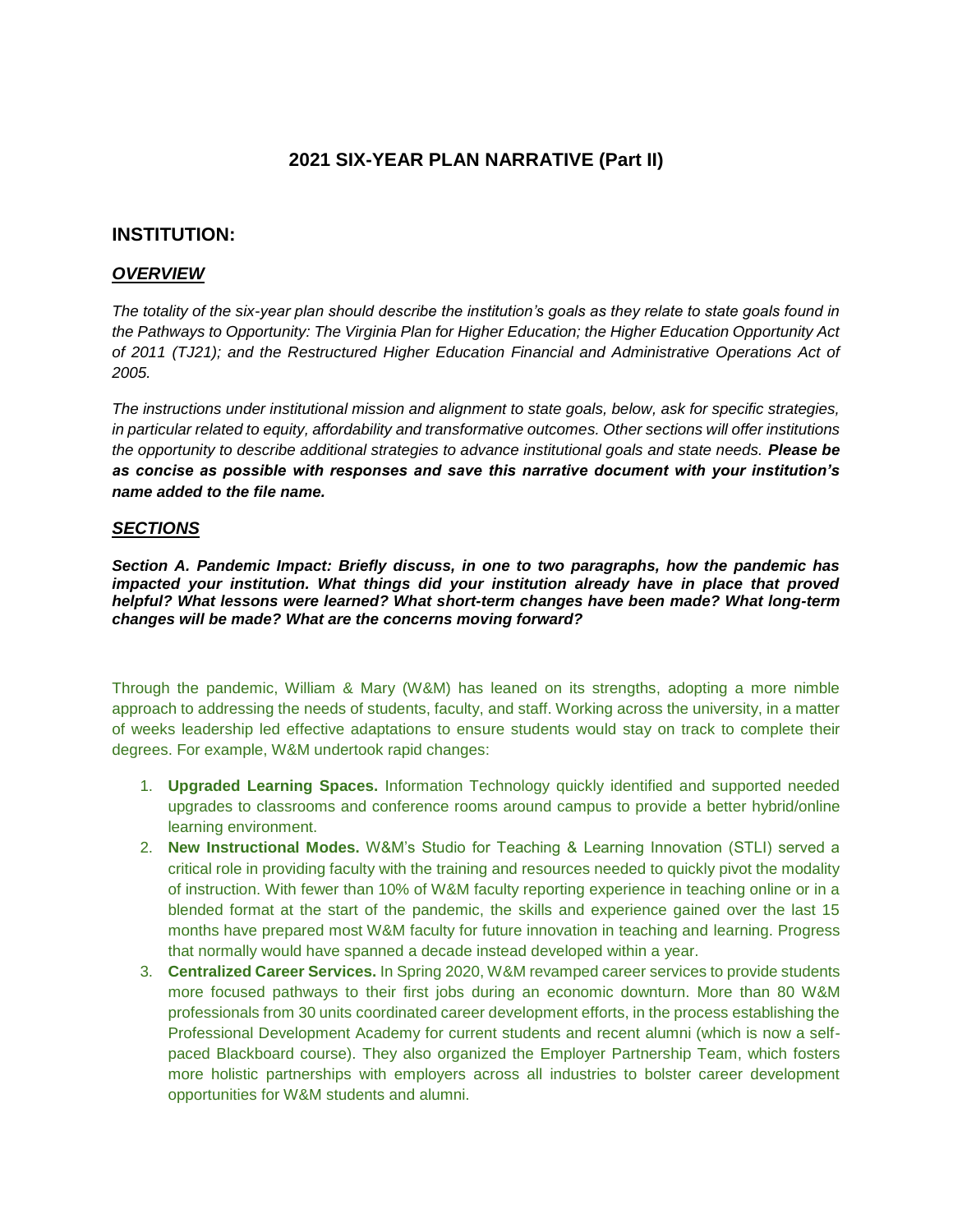Despite the challenges brought on by COVID-19, W&M's enrollment, degree completion and career placement have remained strong.

While W&M experienced significant success during the pandemic, the university also discovered vulnerabilities. W&M saw clearly the negative effects of isolation on learning, the importance of peer cohorts for low-income and first-generation students, and weaknesses in broadband across the Commonwealth that led to unequal access for students. These realities made reopening in person crucial to meeting W&M's goals for student completion.

In that context, W&M is assessing how different modalities of teaching and learning might inform the university's longer approach. While hybrid learning has been successful, W&M has consistent feedback from students and faculty emphasizing the importance of the in-person experience. Faculty-student connections fostered through the hands-on approach to education at W&M is a hallmark of the value the university provides. W&M also learned that students' access to technology is disparate; relying on onlineonly delivery limits access to some students W&M is seeking to serve. As the university moves forward, W&M intends to maintain the core strength of providing an exceptional in-person education while experimenting with new pathways to growth through innovative applications of technology.

--------------------------------------------------------------------------------------------------------------------------------------------

### *Section B. Institutional Mission, Vision, Goals, Strategies, and Alignment to State Goals: Provide a statement of institutional mission and indicate if there are plans to change the mission over the sixyear period.*

*Provide a brief description of your institutional vision and goals over the next six years, including numeric targets where appropriate. Include specific strategies (from Part 3 – Academic-Financial Plan and Part 4 – General Fund Request) related to the following state themes and goals:* 

- *Equitable: Close access and completion gaps. Remove barriers to access and attainment especially for Black, Hispanic, Native American and rural students; students learning English as a second language; students from economically disadvantaged backgrounds; and students with disabilities.*
- *Affordable: Lower costs to students. Invest in and support the development of initiatives that provide cost savings to students while maintaining the effectiveness of instruction.*
- *Transformative: Expand prosperity. Increase the social, cultural and economic well-being of individuals and communities within the Commonwealth and its regions. This goal includes efforts to diversify staff and faculty pools.*

*Strategies also can cross several state goals, notably those related to improved two-year and four-year transfer, and should be included here. If applicable, include a short summary of strategies related to research. The description of any strategy should be one-half page or less in length. Be sure to use the same short title as used in the Part 3 and Part 4 worksheets. If federal stimulus funds will fund activities and are included in Part 3 as reallocations, please note how they will be used.*

In 2019, President Rowe engaged the campus community over a six-month period to formulate and revise the university's vision, mission, and values statements. This process, and the subsequent statements included below, initiated the university's multi-phased strategic planning process. The university's strategic planning process will conclude this summer with a strategic action plan to guide the university through 2026.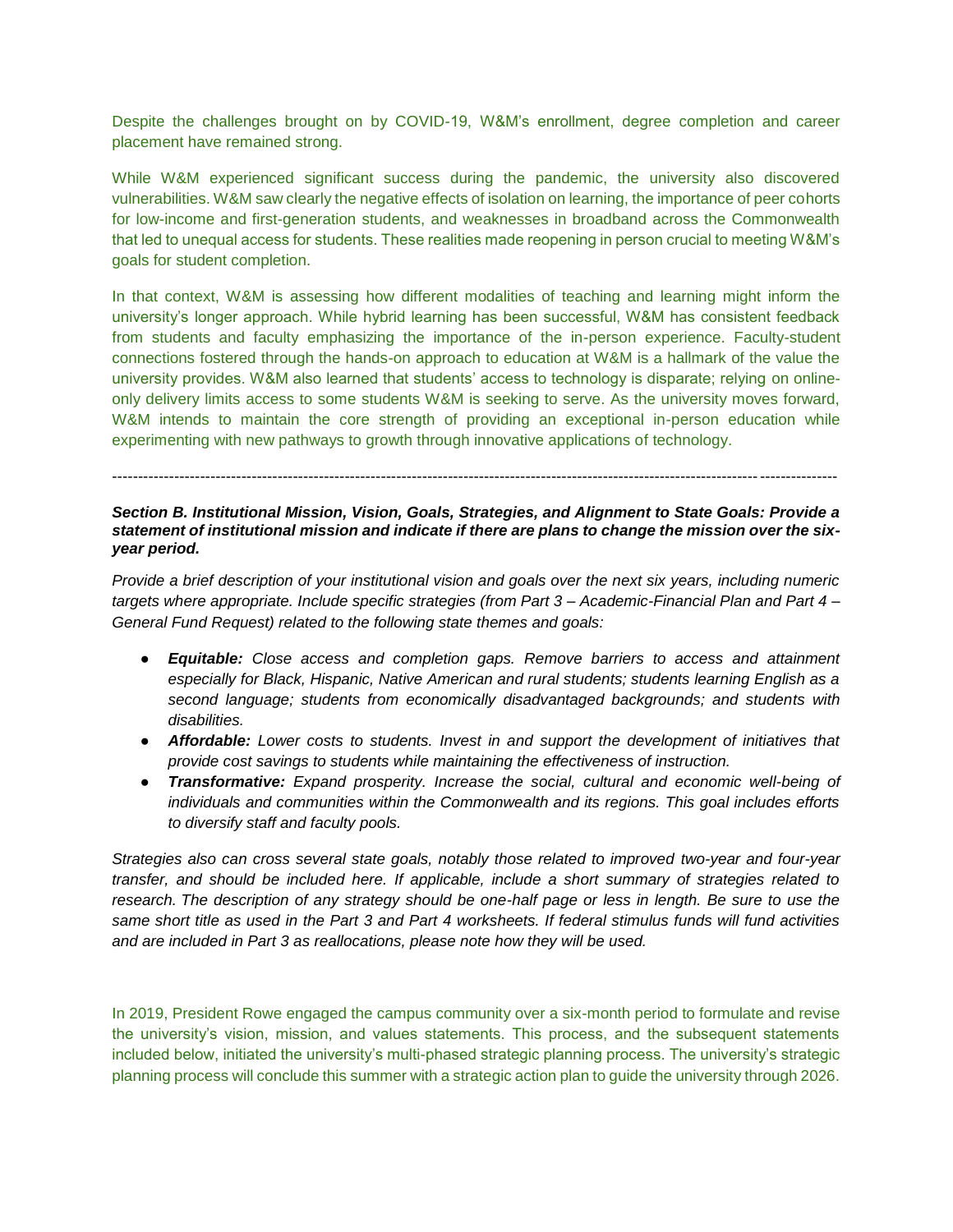### **Our Vision**

William & Mary transcends the boundaries between research and teaching, teaching and learning, learning and living. People come to William & Mary wanting to understand and change the world – and together we do.

### **Our Mission**

A preeminent, public research university, grounded in the liberal arts and sciences since 1693, William & Mary is a vibrant and inclusive community. Through close mentoring and collaboration, we inspire lifelong learning, generate new knowledge, and expand understanding. We cultivate creative thinkers, principled leaders, and compassionate global citizens equipped for lives of meaning and distinction. William & Mary convenes great minds and hearts to meet the most pressing needs of our time.

### **Our Values**

W&M's core values that infuse our collective effort include belonging, curiosity, excellence, flourishing, integrity, respect and service. William & Mary is a community that fosters deep human connection. We reflect on the lessons of history to meet the challenges of a rapidly changing world. We engage diverse perspectives and seek wisdom in bridging differences. Together, we are unceasing in our efforts to make a meaningful difference in our communities, the Commonwealth, the nation, and the world.

W&M utilizes this established framework to be a transformative institution in the lives of its students, the surrounding community, and the Commonwealth. The ongoing strategic planning effort has established a number of goals:

- Advance a whole-institution mindset that leverages its distinctive assets as a liberal arts & sciences institution and its track record of excellence to address key business and social issues with creativity.
- Embrace and expand on W&M's history of innovation by encouraging entrepreneurship and disciplined experimentation.
- Position the university for long-term financial sustainability consistent with its academic mission and commitment to access and affordability.

Ongoing goals and strategies that support the state's themes and goals are included below.

### **Access and Attainment: Renewed Focus on Pell-Eligible and First-Generation Students**

W&M remains committed to providing funding to meet the financial need of in-state undergraduates. Over the last two years, W&M has targeted efforts to increase the Pell-eligible student population and other firstgeneration, low-income students. In the fall of 2020, W&M entered into a five-year partnership with the [Posse Foundation](https://www.possefoundation.org/) to provide full scholarships to diverse cohorts of students, many of whom are firstgeneration students. W&M's partnership with Posse makes it the first university in the country to identify and enroll Posse Scholars (approximately 10 per year) from Virginia high schools. W&M also increased support for all first-generation students in Fall 2020 through the creation of a new support program, the First Generation Low Income (FGLI) student organization. Close to 200 W&M faculty and staff serve as mentors to these students with the Office of Student Engagement & Leadership providing programming, advising, and workshops for additional support. Furthermore, beginning with applicants for entry in Fall 2021, any instate student who self-identifies as a first-generation college student or Pell-eligible student automatically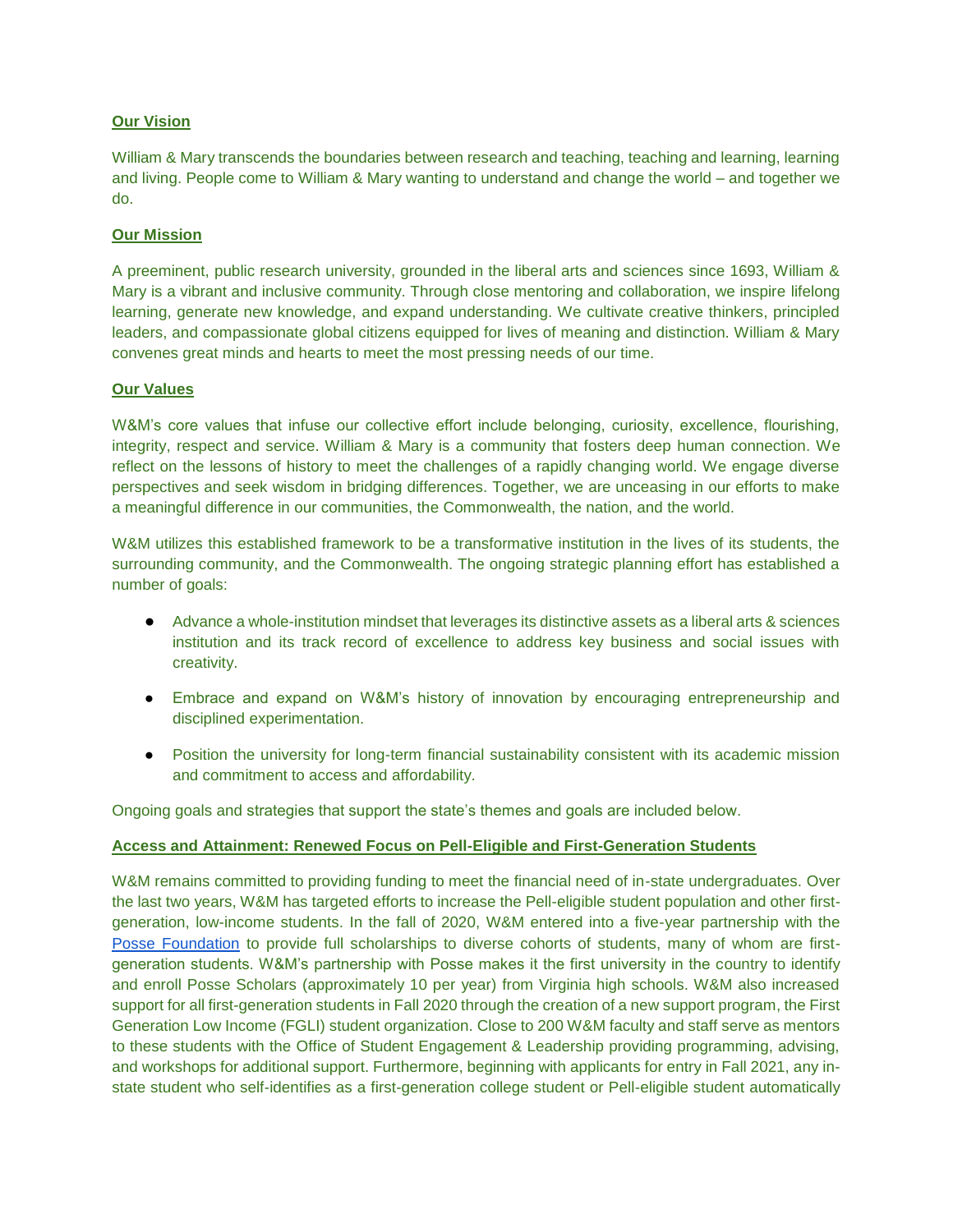receives an application-fee waiver. Although W&M already supported a wide variety of fee waivers, the automated process eases the process, ensuring the application fee does not create a barrier to access.

The number and percentage of Pell-eligible students is one measure of success in this area. W&M has increased its proportion of in-state Pell students to 17.1% for fall 2021. Unfortunately, higher costs for outof-state students and the inability to offer comparable financial aid support relative to what W&M offers instate undergraduates makes it far more difficult to enroll out-of-state Pell students, thus bringing the overall Pell percentage for the entire student body down to 12.4%.

Beyond access, W&M's most recent graduation rate for undergraduates receiving Pell grants was 92%, which is the second-highest among public universities in Virginia (one point behind UVA at 93%) and even higher than W&M's overall graduation rate of 90%. The overall graduation rate for Pell-grant recipients enrolled at a four-year public university in Virginia was 62%.

### **Affordability: No Increase To In-State Tuition Since Fall 2018**

Affordability remains paramount in the university's budget deliberations, evidenced by W&M's commitment to holding in-state undergraduate tuition flat since Fall 2018 and the university's more than doubling of institutional commitment to need-based financial aid in the last decade. W&M has intentionally held tuition flat for in-state students and kept fee increases as low as possible while covering mandated cost increases. Notably, W&M's ability to hold tuition flat has been highly dependent on the significant increase in state general fund support over the same time period.



As a result of the commitment to financial aid for Virginians, according to the most recently available data from the Integrated Postsecondary Education Data System, in-state students who qualify for aid and come from households at or below an income level of \$110,000 will pay and borrow less on average to attend W&M than they would for any other four-year public university in the Commonwealth. Unlike full price, net price includes only what a family actually pays or borrows after receiving institutional scholarships.

As we move beyond the pandemic, W&M does not anticipate it will be able to hold tuition flat indefinitely, as it has since the fall of 2018, which was the most recent increase for any in-state student at William & Mary. However, the university has set a goal of maintaining increases for in-state tuition at or below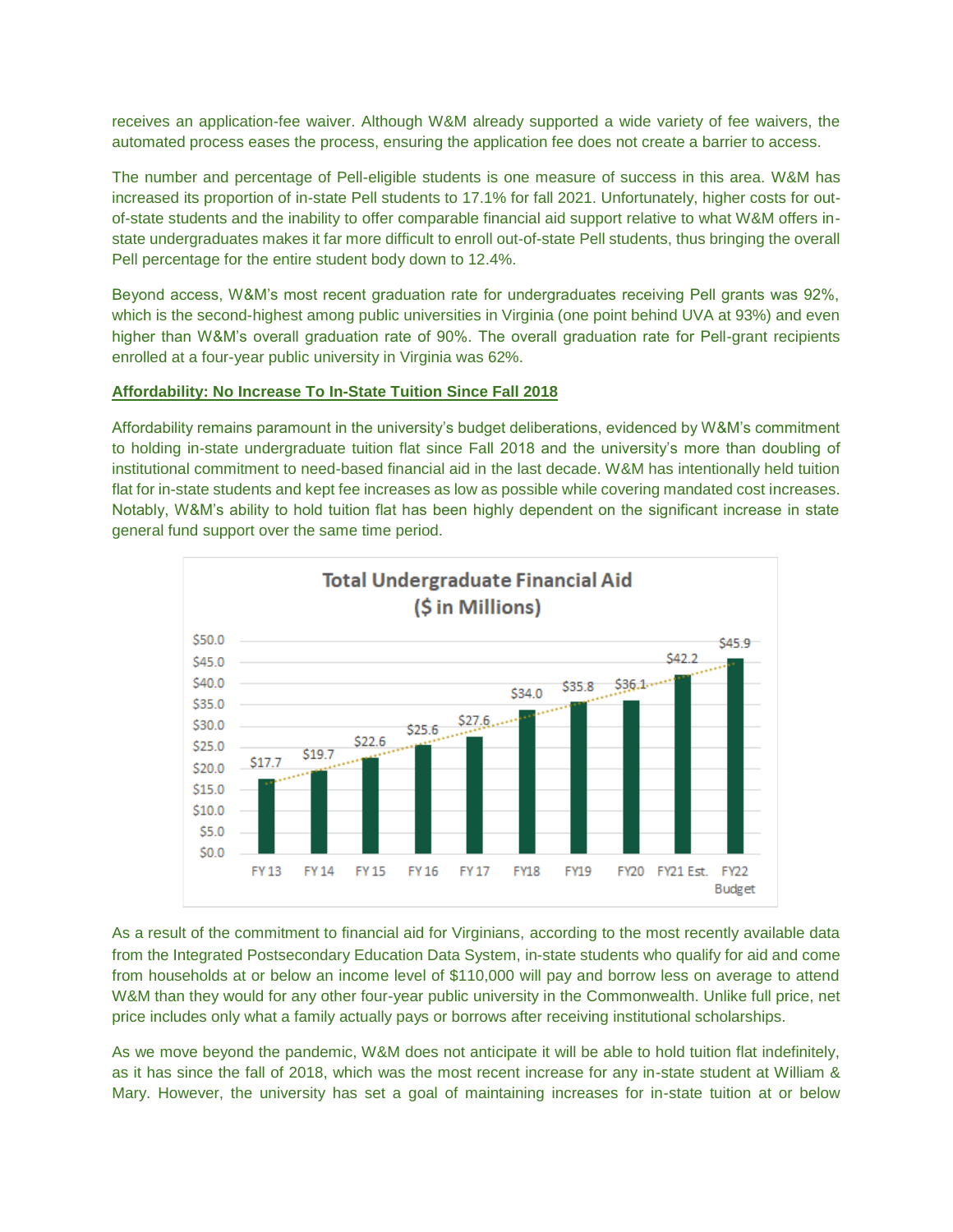inflationary levels and consistent with the market. For modeling purposes, W&M has used the higher education price index, plus one percent, as the upper range of tuition increases over the next five years. The objective is to stay below that level as W&M works to strategically position the curricular offerings based on student demand and workforce needs, reduce costs through efficiency gains, and identify new sources of revenue through a combination of innovative program offerings, collaborations with other Virginia public institutions, partnerships with private industry, sponsorships and fundraising.

### **Transformative: Expanding our Reach**

William & Mary takes pride in quiding students' transformation as they acquire essential problem-solving and communication skills that are essential to their success not only in their first jobs but throughout their careers. To support students in forging that path, W&M is dedicated to providing learning experiences with faculty that reflect society's diversity, along with diversity of thought and scholarship. These efforts are enhanced through hands-on research, community service, meaningful internships and work experiences, and a commitment to sustainability. W&M's success is highlighted in a few recent efforts:

- **Growing the Pipeline of Underrepresented Minority Faculty in the Data Sciences –** William & Mary, with financial support from the Commonwealth, is focusing on the recruitment and development of underrepresented minority faculty in its rapidly growing data science program. Growth of a diverse faculty is essential to the program meeting its full potential to advance social mobility in Virginia in this high-impact field. William & Mary recognizes that the key to improving diversity in the data science field lies with focused investments in underrepresented minority faculty and researchers.
- **Institute for Integrative Conservation (IIC) The Institute for Integrative Conservation at W&M** brings together global expertise, diverse perspectives, and an entrepreneurial mindset to address emerging issues in a rapidly changing international environment. The institute strengthens the connections among people, communities and nature to prepare the next generation of bold, compassionate, and principled conservationists to adapt and respond quickly to challenges as they arise. The IIC's work includes designing a new multidisciplinary curriculum for the next generation of conservation leaders and working with external partners to establish internship and summer research fellowship opportunities.
- **W&M VET –** William & Mary is developing the cutting-edge Veteran-to-Executive Transition program to prepare veterans to excel in civilian leadership roles. The program comprises comprehensive career transition support spanning the university's acclaimed programs in business, law, international affairs, education, health management, entrepreneurship and other disciplines. This effort will enhance W&M's current efforts in the Office of Student Veteran Engagement, the Law School's Puller Veterans Benefits Clinic, the Troops to Teachers Virginia Center and the Military and Veterans' Counseling Program at the W&M School of Education.
- **Center for Racial & Social Justice –** W&M has created this university-wide initiative, housed at the W&M Law School, to conduct research, educate, and engage in antiracist and social justice work. The work of the center includes cataloging prosecutorial misconduct in the judicial system and hosting numerous speaker series and engaging panel discussions. This center will continue to advance its work and community impact.

--------------------------------------------------------------------------------------------------------------------------------------------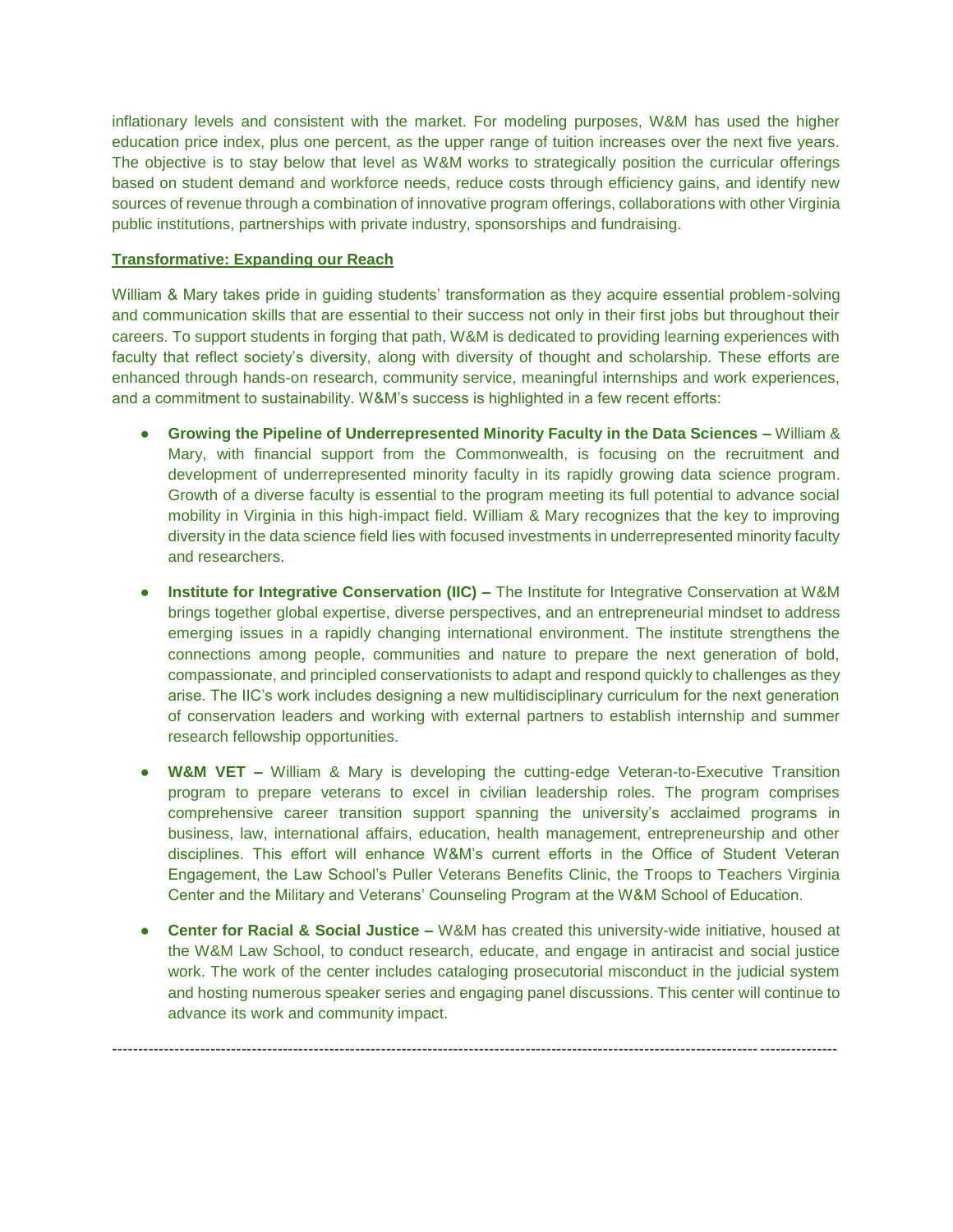*Section C. In-state Undergraduate Tuition and Fee Increase Plans: Provide information about the assumptions used to develop tuition and fee information the institution provided in the Excel workbook Part 1. The tuition and fee charges for in-state undergraduate students should reflect the institution's estimate of reasonable and necessary charges to students based on the institution's mission, market capacity and other factors.* 

Tuition and fee increases for FY23 and FY24 take into account market capacity and the funding of institutional mission and priorities. W&M assumed that the one-time state funding for unavoidable cost increases provided in FY22 would not continue in FY23. These one-time funds – along with the use of onetime institutional actions – allowed W&M to hold FY22 undergraduate tuition flat. As the university looks beyond FY22, W&M will not be able to sustain those one-time actions, along with the significant internal base reductions that have been essential to financially navigating the pandemic. See Section D for information on the calculation of projected revenue.

*Section D. Tuition and Other Nongeneral Fund (NGF) Revenue: Provide information about factors that went into the calculations of projected revenue, including how stimulus funds may mitigate tuition increases.* 

**--------------------------------------------------------------------------------------------------------------------------------------------**

Tuition revenue projections are based on historical revenue trends updated for planned enrollment growth. Rate increases were applied to this model to project available revenue for FY23 and FY24. Other NGF is fairly consistent from year-to-year, with increases included related to enrollment-based fees. Revenue from non-E&G fees and other auxiliary services are estimated in a similar manner, utilizing historical fee revenue trends in combination with enrollment projections.

**--------------------------------------------------------------------------------------------------------------------------------------------**

*Section E. Other Budget Items: This section includes any other budget items for which the institution wishes to provide detail. Descriptions of each of these items should be one-half page or less.* 

**Improving Career Pathways.** W&M was ranked by the *Princeton Review* as the best public school for internships in 2021. Building on that strength, W&M has been working closely through the Council of Presidents and in coordination with SCHEV and other leaders in Richmond to identify opportunities for all undergraduate students to participate in relevant work experiences through internships or cooperative education (co-op) offerings before they graduate.

Research shows that a key success factor for new graduates in landing their first job is access to paid internship or co-op opportunities. According to Gallup, recent graduates who had an internship during college were more than twice as likely to have a good job waiting for them upon graduation (42%) compared to graduates who didn't have an internship (20%). W&M seeks to introduce even greater and more impactful experiential learning opportunities for students with expanded co-op education arrangements. As part of W&M's emerging strategic action plan, the university envisions providing every undergraduate with meaningful experiential work experience as part of their educational requirements. Although W&M has not yet included this as a general fund request, the university hopes the Commonwealth will partner with W&M as this concept evolves, providing funding and access to these critical work and learning opportunities.

W&M has included five general fund (state supported) requests for FY23 and FY24 as follows: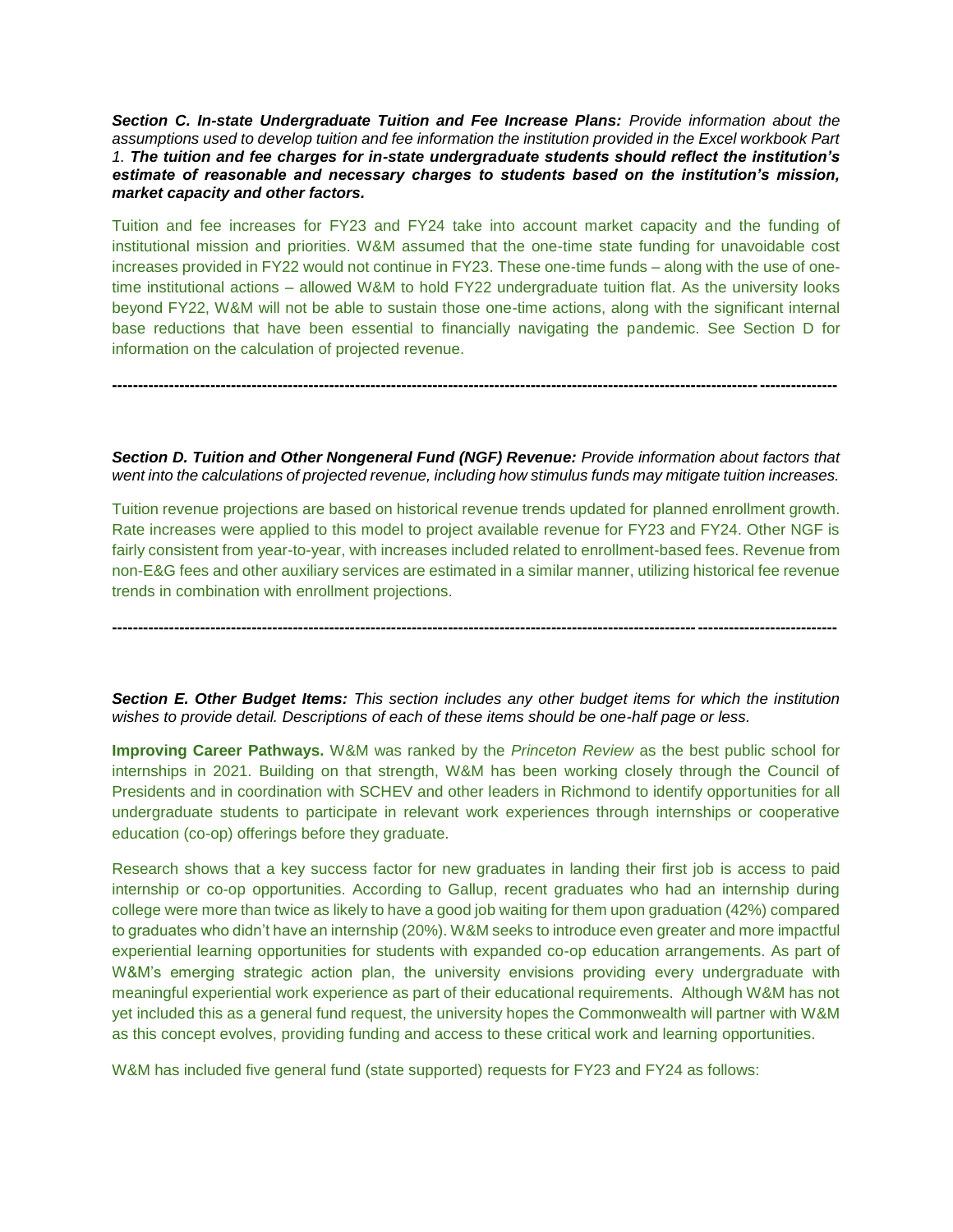**GF Request 1: Base Fund FY22 One-Time General Fund Assistance –** W&M requests that the \$1,376,500 provided in FY22 to offset unavoidable costs be continued into future years. These funds are part of what made it possible to hold tuition increases at 0% while still being able to cover fringe benefit and salary increases. W&M's six-year plan does not assume this funding to be ongoing, and covers it in nongeneral funds for current operations.

**GF Request 2: Increase Financial Aid for Pell-Eligible Students –** As mentioned throughout this plan, W&M continues to prioritize financial aid as part of its internal budget allocations. Need-based aid and scholarships remain two of the highest priorities, both in establishing annual budgets and in fundraising. With additional support from the Commonwealth, W&M would be able to accelerate efforts to increase new in-state Pell-eligible students, both freshman and transfer, to more than 210 per year, further expanding access to a W&M education. W&M requests an additional \$1,200,000 GF in FY23 and FY24.

**GF Request 3: Expand Jump-Start Data Science Program –** In Summer 2020, W&M established the Jump-Start Data Science Program as part of an accelerated minor in Data Science, allowing students to complete the majority of the Data Science minor over the summer. The program affords students the opportunity to accelerate learning, connect with employers, and build competencies that enable them to jump-start their careers. The Jump Start program responds directly to the Commonwealth's workforce needs, and student interest has been overwhelming. In Summer 2021, W&M established a second such program in esports, building skills in data science, communication, business, and education. W&M envisions expanding these popular summer programs in a variety of areas as the university continues to identify innovative paths to providing students workplace skills that complement and enhance their learning in the liberal arts and sciences. W&M requests \$400,000 GF annually in ongoing funds to further develop programs that will generate student interest in the summer semester and grow enrollment.

**GF Request 4: Expanding Historical and Cultural Research to Tell a More Inclusive History –** In 2009 W&M established the Lemon Project, an initiative that contributes and encourages scholarship on the 300 year relationship between African-Americans and W&M. The work has created opportunities for W&M to create and deepen its connections to Williamsburg and the greater Tidewater area. W&M seeks to build on this important work in the region and to position the Commonwealth as a national model for broadening and deepening dialogue around the origins of democracy as the United State approaches 2026, the 250<sup>th</sup> anniversary of the nation's founding. One important facet of that work is the recently announced partnership between William & Mary and the Colonial Williamsburg Foundation, through which W&M will restore, relocate, and research the historic Bray School, believed to be America's oldest extant schoolhouse for African-Americans. This joint project will transform traditional accounts of America's history into a multilayered story that centers Black legacy at the heart of U.S. democracy. William & Mary requests \$3,500,000 GF in one-time funds to support the restoration and relocation of the original Bray School structure and \$500,000 GF annually in ongoing funds to support two fully staffed research teams to study the Bray School and other similar projects.

**GF Request 5: O&M for New Arts Facilities –** W&M requests funding to support the operation and maintenance of new facilities coming online in the 2022-2024 biennium. The request includes \$160,000 GF in FY23 to cover the state share of half-year funding for the Fine and Performing Arts Complex. In FY24, the university requests \$385,000 GF to cover the state share of the full-year cost of Fine Arts, plus the expansion of the Muscarelle Museum.

With incremental tuition (nongeneral fund) revenue, W&M plans to provide for the following:

**W&M Priority 1: Increase the university's commitment to provide need-based grant aid to low- and middle-income Virginians.** Consistent with the state's goal on affordability, W&M remains committed to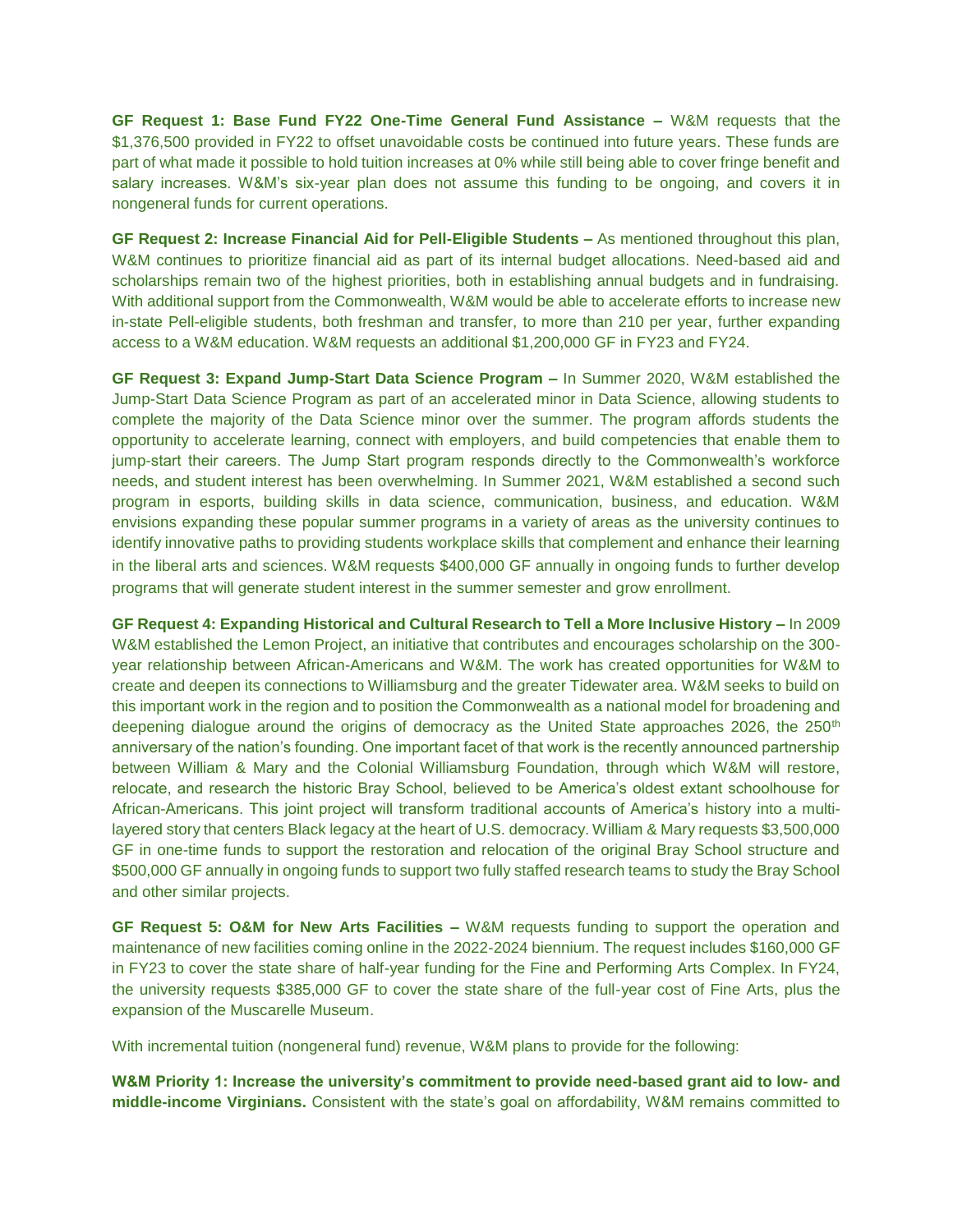providing need-based aid to in-state undergraduates, providing \$1.25 million NGF in FY23 and an additional \$1.5 million NGF in FY24 bringing the FY24 total to \$2.75 million. Over the last several years, the university has put additional resources toward expanding its Pell-eligible population, but as noted in the GF request, more resources are needed to continue growth in this area.

**W&M Priority 2: Expand key STEM offerings.** With an eye toward 2026, W&M is looking to round out academic programs as a comprehensive, R2 doctoral university by (a) introducing and expanding programs in STEM fields of high demand by future students and employers, which are expected at a university of the stature of W&M; and (b) by bridging the divide between STEM fields and the humanities and social sciences through novel interdisciplinary programs at the intersection of society and technology that address relevant evolving challenges and needs. As part of the university's commitment to the state's Tech Talent Pipeline Initiative, W&M continues to expand in the computational sciences. Student and employer demand in applied science, data science and engineering design are driving curriculum alignment that will expand opportunities in those areas. W&M also continues to explore opportunities in multidisciplinary areas of national and global impact, such as integrative conservation and, recognizing growing student interest, in esports – an arena of technology and design preparing students well for high-impact employment. W&M plans to invest \$1 million NGF in FY23 and an additional \$1.6 million NGF in FY24 bringing total incremental support for this programmatic growth to \$2.6 million in FY24. W&M's goal is to increase new investment up to \$5 million NGF over the next five years.

**W&M Priority 3: Continue to invest in competitive faculty and staff salaries.** Attracting and retaining talent at the university is a core initiative. The results of a recent compensation and classification study indicate that W&M lags the market by 8% to 12% for staff salaries, placing the university at a competitive disadvantage in many key strategic areas. W&M plans to invest \$1.5 million NGF in FY23 to address faculty and staff market competitiveness issues with a planned 3% increase in FY24. The 3% increase is estimated to cost \$4.8 million, bringing total incremental funding in FY24 to \$6.3 million NGF for employee salary increases without incremental general fund support. W&M plans to utilize market and internal data to inform decisions on salary actions.

**W&M Priority 4: Reshape university libraries to meet growth in research and enrollment.** W&M is in the process of designing a Digital Scholarship/Research Lab (DSL), which will play a coordinating role across the community for digital humanities, geospatial science, and emerging new programs that will appeal to graduating students in the future. Although traditional library materials remain a cornerstone of the work, interdisciplinary collaborative learning spaces are essential to providing training and support for faculty and students. Planning for the DSL will conclude by the end of the calendar year and will be integrated into the renovation of Swem Library's first floor (see Section I below.).

As W&M expands efforts in new domains, the university continues to focus on maximizing access to library materials for the W&M community. Unfettered access to knowledge is important in leveling the playing field and removing barriers for students; it is essential for expanding scholarship and contributing to new fields of knowledge. As a recent example of efforts to expand access to library materials (while also seeking to reduce costs), William & Mary worked with the other Virginia Research Libraries to renegotiate the final year of the Elsevier contract, reducing costs by over 50%. W&M Libraries also participate in various regional and cooperative groups, such as the Virtual Library of Virginia, LYRASIS, Center for Research Libraries, and the Association of Southeastern Research Libraries, allowing contract negotiation using the combined total expenditure to facilitate cost effective acquisitions.

W&M anticipates investing \$600,000 NGF in FY23 and up to \$1 million NGF by FY24 to enhance the library and support other investments in academic technology that will be needed as the university's enrollments and research enterprise grows.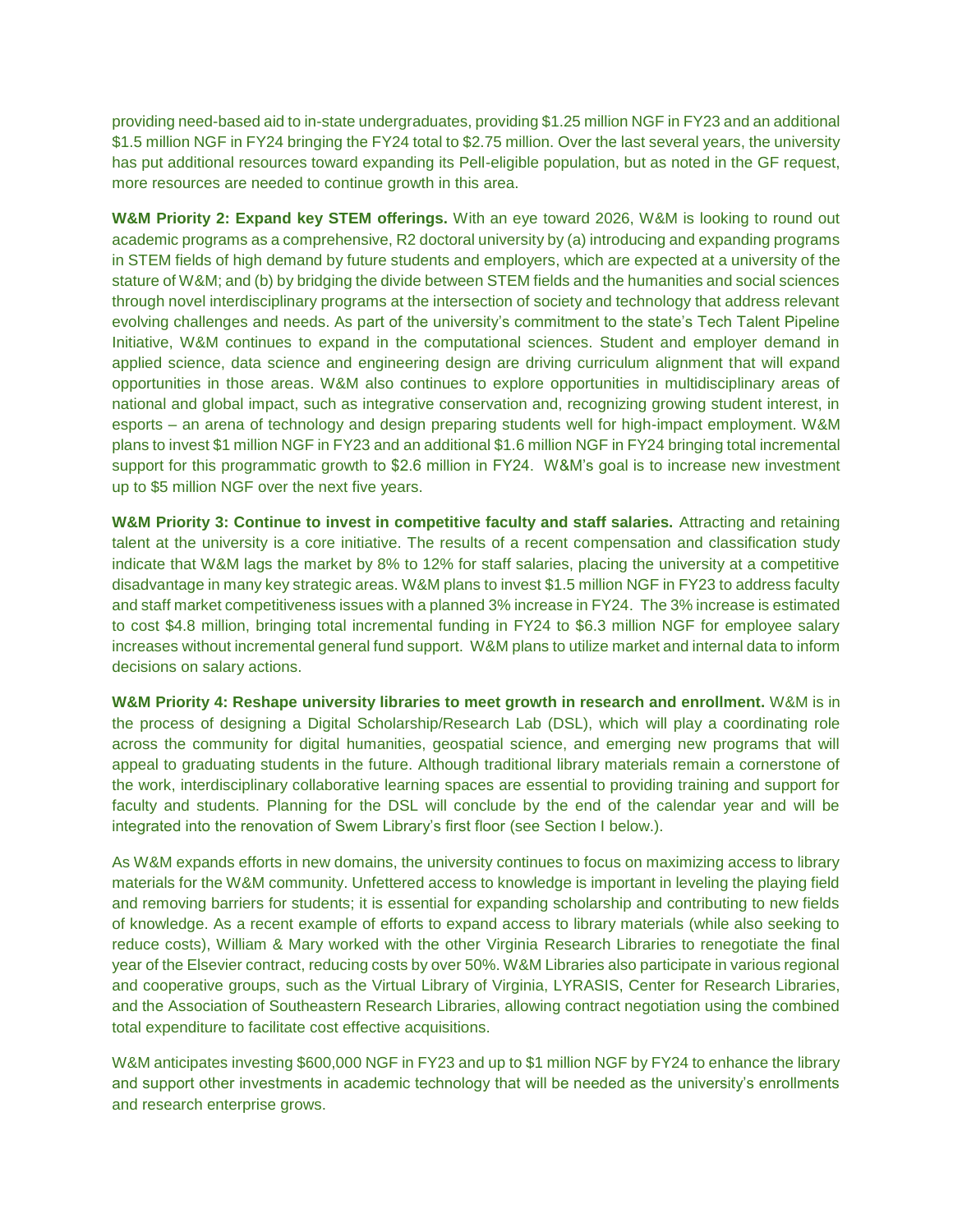**W&M Priority 5: Expanding information technology (IT) infrastructure.** COVID-19 underscored the importance of technology in supporting learning, research, and operations at W&M. Under the direction of a new chief information officer, W&M will allocate resources and seek strategic regional partnerships allowing enhancement of high-speed computing capabilities, maintenance of a robust information security program, and creation of operational efficiencies through the better use of technology to support the administrative functions of the university. W&M estimates directing \$750,000 NGF in each year bringing incremental support to \$1.5 million NGF by FY24 to support the modernization of existing technology and investments in new technologies that will improve operational efficiencies and going forward.

**W&M Priority 6: Supporting the operation and maintenance of new arts facilities coming online.** Phases I & II of the Fine and Performing Arts Complex are scheduled to come online in January 2023, and the expansion of the Muscarelle Museum by late 2023. For planning purposes, the university has included the full cost of operation and routine maintenance (O&M) for these facilities in the appropriate fiscal year in this six-year plan, but has also included the general fund share as a request. W&M anticipates the total cost of O&M will be \$400,000 in FY23 and \$980,000 in FY24.

**W&M Priority 7: Cover the institutional costs of state-mandated increases in fringe benefits and other contractual obligations.** W&M has set aside incremental nongeneral fund dollars as part of its academic-financial plan to fund rate increases related to employee health insurance, retirement contributions or other fringe benefits required by the state. In addition, many of W&M's contracts, particularly facilities and equipment contracts, have annual cost escalators that require incremental funding if existing dollars cannot be reallocated. This also includes having to shift the \$1,376,500 in base expenses covered in FY22 by one-time general fund allocations to nongeneral fund resources.

*Section F. Enrollment Projections: Include in this section information about how your institution developed its enrollment projections, whether your institution is concerned about future enrollment trends, and, if so, what planning is underway to address this concern. How have enrollment plans been impacted by the pandemic? For example, does your institution plan on enrolling more online students?*

--------------------------------------------------------------------------------------------------------------------------------------------

W&M's submitted enrollment projections were developed based on the institution's three-year growth plan of new students (both undergraduates and graduates) along with average historical progression rates from year to year of each student level, factoring in retention and graduation rates.

Prior to the pandemic, William & Mary had begun a process for targeted, smart growth at the undergraduate level. Using the 2019-2020 baseline of 1,530 for new freshman enrollment in the fall, W&M established targets and pacing to gradually increase the number of new freshmen by 150, to a total of at least 1,680 by the 2023-2024 academic year, i.e., phasing in a gradual increase of 150 new freshman per year over a four-year period, and ultimately resulting in growth of 600 more undergraduates across the four-year enrollment.

The targets and pacing of this growth were set with an eye to what the applicant pool could support over time (especially with additional investment and cultivation) without degradations to academic quality or student diversity. W&M also gave additional and careful consideration to what the campus could accommodate without diminution of the experience in residence life, classroom experience or personal attention.

One new component of the growth strategy is the offering of spring entry for new freshmen. In light of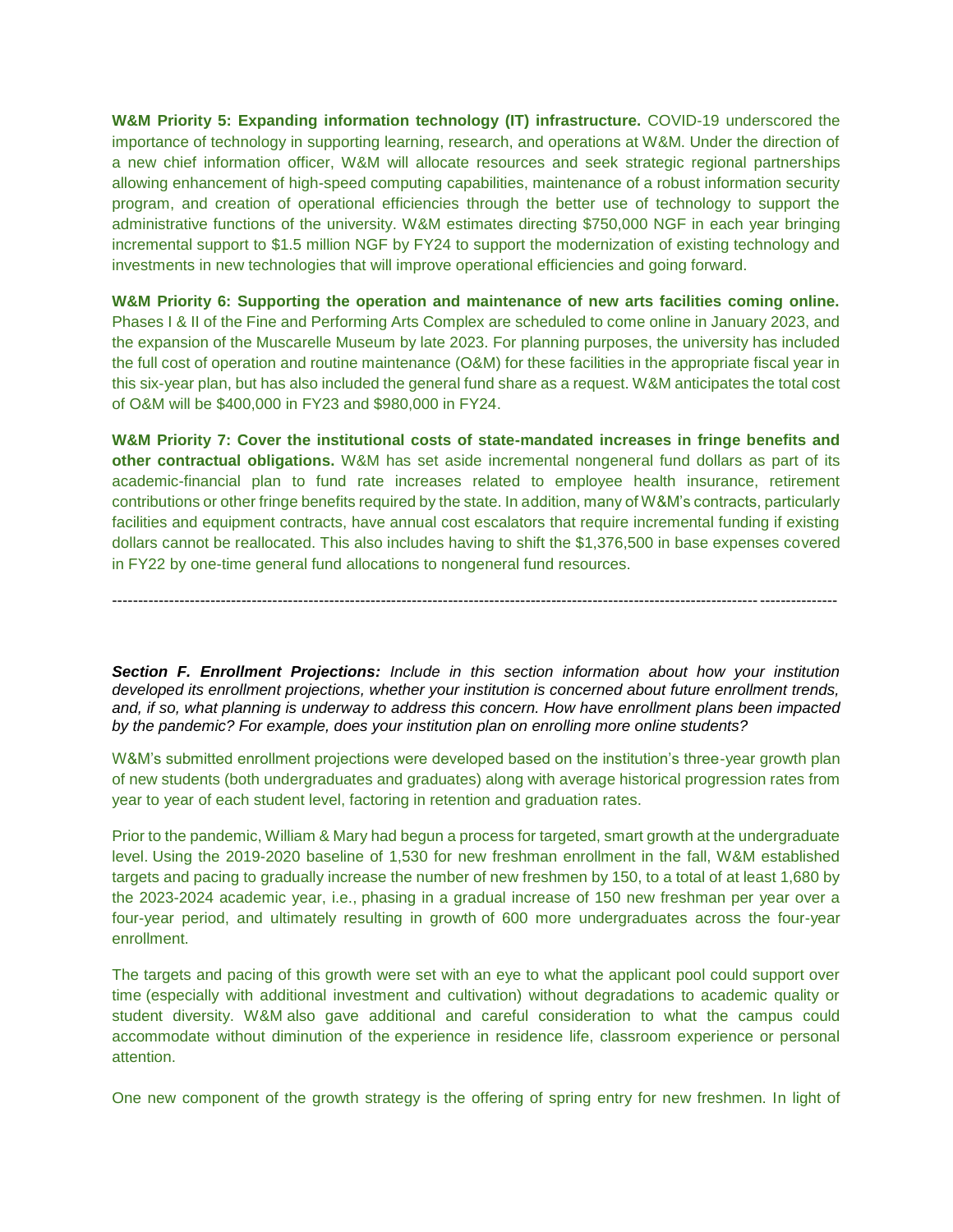early graduations and study abroad (for which W&M has the highest participation rate among all public universities in the country), greater capacity for new students exists in the spring semester. Beginning in the 2020-2021 academic year, students on W&M's waitlist for fall entry had the option either to enroll at a two-year institution for the fall or to participate in a [Verto Education](https://vertoeducation.org/) program in the fall, each with the guarantee of transfer credit and admission to W&M for the spring as long as the students earn at least a 3.0 GPA in the fall and continue to meet high standards of personal conduct. For the Spring 2022 semester, W&M is on track to enroll an additional 100 students in the freshman class this way, after enrolling more than 40 in Spring 2021.

Through enrollment growth, W&M intends to ensure that four-year, undergraduate, in-state enrollment would be above the Fall 2018 full-time equivalent census levels as certified by the State Council of Higher Education for Virginia. Additionally, growth will facilitate increased degree production in high-demand areas, such as computer science, in support of W&M's commitments under the Tech Talent Agreement; enable the enrollment of more underserved students, and generate more tuition revenue. Although the pandemic created headwinds for enrollment growth in the 2020-2021 academic year (loss of international students, in particular), W&M has remained on track to meet or exceed the pace of growth set previously.

Beyond in-person enrollment increases at the undergraduate level, new online offerings are being explored and have been informed by the experience of shifting to remote modes of teaching during the pandemic. The business and law schools, in particular, have interest in prospective online masters and certificate programs. W&M is in the final phase of an RFP process now for strategic partners in online and continuing education to augment internal capabilities for delivering such online programs and services.

--------------------------------------------------------------------------------------------------------------------------------------------

*Section G. Programs and Instructional Sites: Provide information on any new academic programs,*  including credentials and certificates, new instructional sites, new schools, or mergers supported by all *types of funding, that the institutions will be undertaking during the six-year period. Note that as part of the revised SCHEV program approval process, institutions will be asked to indicate if a proposed new program was included in its six-year plan. Also, provide information on plans to discontinue any programs.* 

Over the last several years, W&M has moved into the online graduate degree market as a means to address the growing need for working professionals to advance and adapt in their careers. Today, the university offers the following programs online or in a hybrid format, combining online and face-to-face instruction:

- Certificate in Military and Veterans Health, Policy and Advocacy
- Master of Business Administration
- Master of Science in Business Analytics
- Master of Science in Marketing
- Master of Science in Finance
- Foundations in Business Analytics Certificate
- Master of Education in Counseling, with concentrations in Clinical Mental Health Counseling, School Counseling, and Military and Veterans Counseling
- Online Teacher Education Programs, and
- Executive Doctorate of Education (Ed.D.) in Educational Policy, with concentrations in Gifted Administration, Higher Education Administration, K-12 Administration, and School Psychology.

Over the next several years, W&M expects to launch new online programs in the following areas: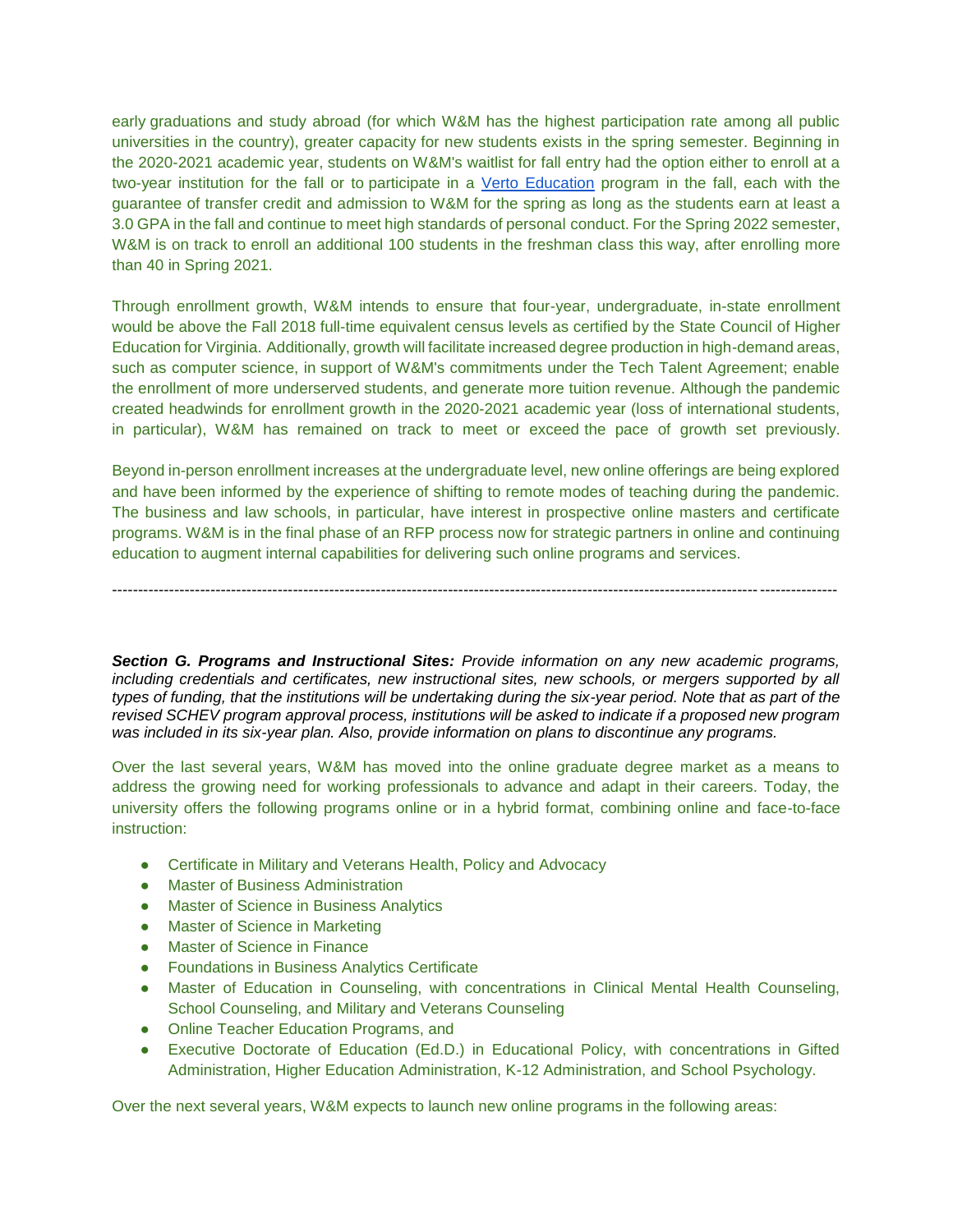- Master of Science in Accounting/Accounting Analytics
- Master of Science in Management
- Master of Law (LL.M.) degree
- Master of Education in Curriculum & Instruction
- Post-Professional Certificate in Gifted Education

W&M also expects to expand its reach in the Washington, D.C.-metro area as it moves its Washington Center to a new site. The university is in the final stages of negotiating that lease and expects to have the new center location operational by early fall.

--------------------------------------------------------------------------------------------------------------------------------------------

*Section H. Financial Aid: Discuss plans for providing financial aid, not including stimulus funds, to help mitigate the impact of tuition and fee increases on low-income and middle-income students and their families, including the projected mix of grants and loans. Virginia's definitions of low-income and middleincome are based on HHS Poverty Guidelines. A table that outlines the HHS guidelines and the definitions is attached.* 

**W&M remains committed to meeting the financial need of in-state families:**

- For in-state families with incomes below \$110,000, W&M has the lowest average personal net price among all four-year public universities in Virginia, according to the Integrated Postsecondary Education Data System.
- W&M continues to grow its population of Pell recipients and is now at 17.1% of in-state undergraduates.
- As part of the W&M Promise program, students from families with incomes at or below \$40,000 receive a grant aid package up to their full demonstrated financial need, with no loan or work component.

William & Mary has prioritized setting aside funding to maintain this level of commitment to in-state students with financial need through both increases to E&G funding sources as well as expansion of private funding sources targeting students with financial need.

-------------------------------------------------------------------------------------------------------------------------------------------

*Section I. Capital Outlay: Discuss the impact, if any, that the pandemic has had on capital planning, such as decreasing the need for space or other aspects. Provide information on your institution's main Education and General Programs capital outlay projects, including new construction as well as renovations that might be proposed over the Six-Year Plan period that could have a significant impact on strategies, funding, student charges, or current square footage. Do not include projects for which construction (not planning)*  funding has been appropriated. Special Note: The requested information is for discussion purposes only *and inclusion of this information in the plans does not signify approval of the projects.* 

The university continues to assess its capital needs on a regular basis. While W&M is still analyzing the impact of the pandemic, it is clear that in-person learning and living are at the heart of the university's success and advancement of student access. To continue to deliver the high quality educational product for which William & Mary is known, it will continue to remain a largely residential campus with a primary focus of on-campus teaching and research.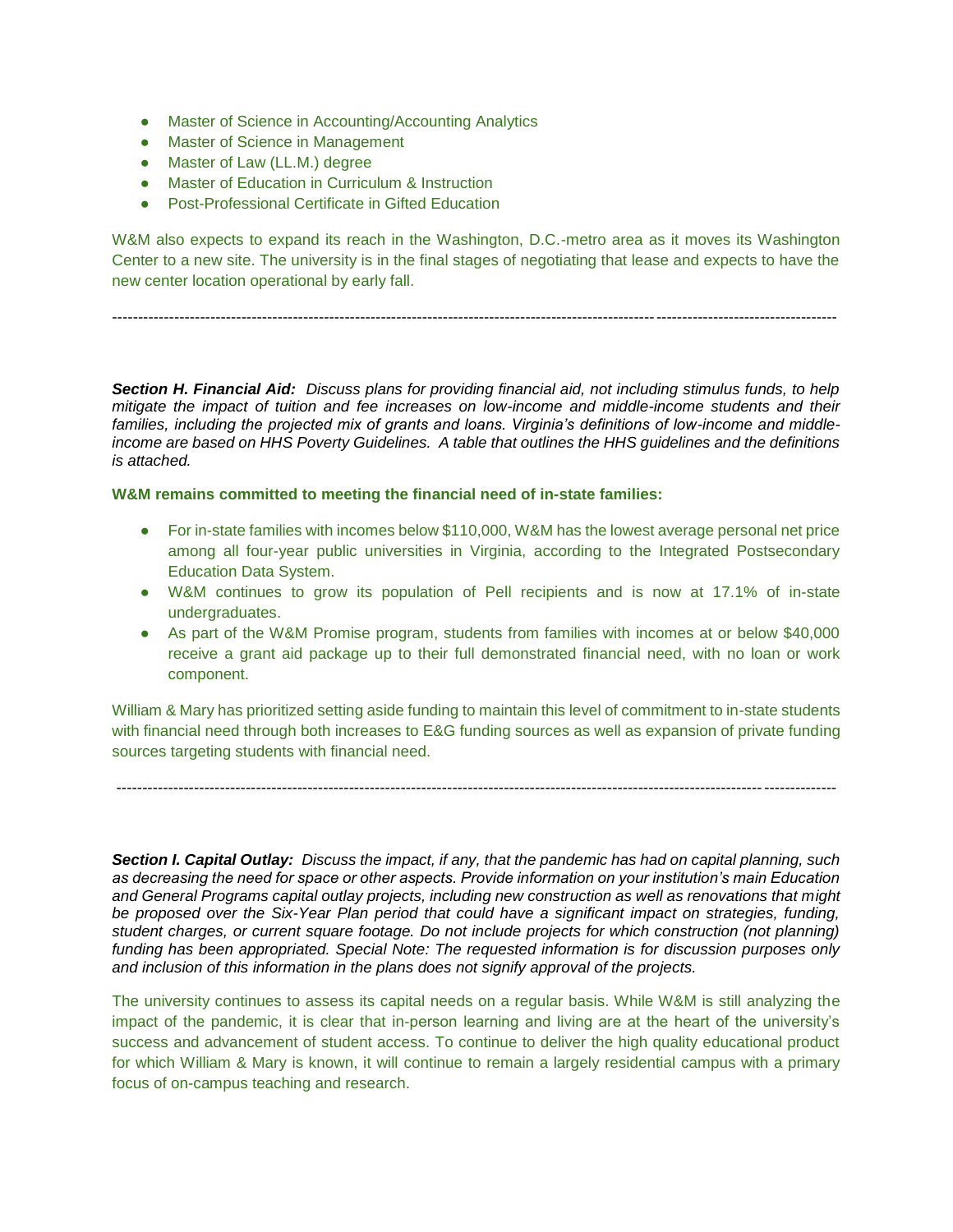In April 2021, the Board of Visitors approved the university's 2022-2028 Six-Year Capital Plan. The top E&G projects for the first biennium (2022-2024) provide much needed renovations to academic spaces:

#### **Renovate: Studio for Teaching & Learning Innovation \$12,800,000 GF**

This project renovates the ground floor of the Earl Gregg Swem Library to create a collaborative teaching and learning center. It replaces underutilized areas with spaces devoted to development and experimental teaching. The Studio for Teaching & Learning Innovation serves as a hub to catalyze innovative teaching across the university, building upon W&M's rich tradition and dedication to exceptional teaching and transformative learning experiences. The renovated space will be programmed to foster peer-to-peer collaborations across disciplines, scale up best practices, and support faculty in utilizing traditional and next-generation digital resources for improving teaching, enhancing learning outcomes, and advancing scholarship in these areas.

### **Renovate: Ewell Hall \$21,650,000 GF**

This project includes long-overdue renovations to update life safety and other building systems, achieve current building code compliance, ensure full accessibility, and reconfigure the interior to suit future use. The building, largely occupied by the Music Department, will become partially vacant when music moves to its new home in the Fine & Performing Arts Quarter. The vacancy provides an opportune time to complete necessary renovations to the building with the least disruption to campus.

### **Maintenance Reserve Program**

State funding to support the renovation and revitalization of aging E&G facilities is essential to ensure that the physical plant can be utilized efficiently and effectively. This has become even more critical as the university works toward becoming carbon neutral by 2030. In addition, ongoing support through the maintenance reserve program ensures that William & Mary is able to address essential repairs to E&G facilities, thus extending their useful life.

### **Campus Spaces Master Plan**

During this six-year plan period, the university intends to launch its next campus master plan. The most recent master plan, completed in 2015, provided an excellent framework for strategic capital investments. The next master plan will incorporate components of a recently completed housing and dining master plan. The university will look to secure resources to perform a similar review of learning and support spaces to provide a holistic outlook for future capital needs.

--------------------------------------------------------------------------------------------------------------------------------------------

*Section J. Restructuring: Provide information about any plans your institution has to seek an increased level of authority, relief from administrative or operational requirements, or renegotiation of existing management agreements.*

**Employee Compensation.** The flexibility provided to W&M and other Tier III institutions to provide salary increases with institutional funds has been essential to the university's success over the last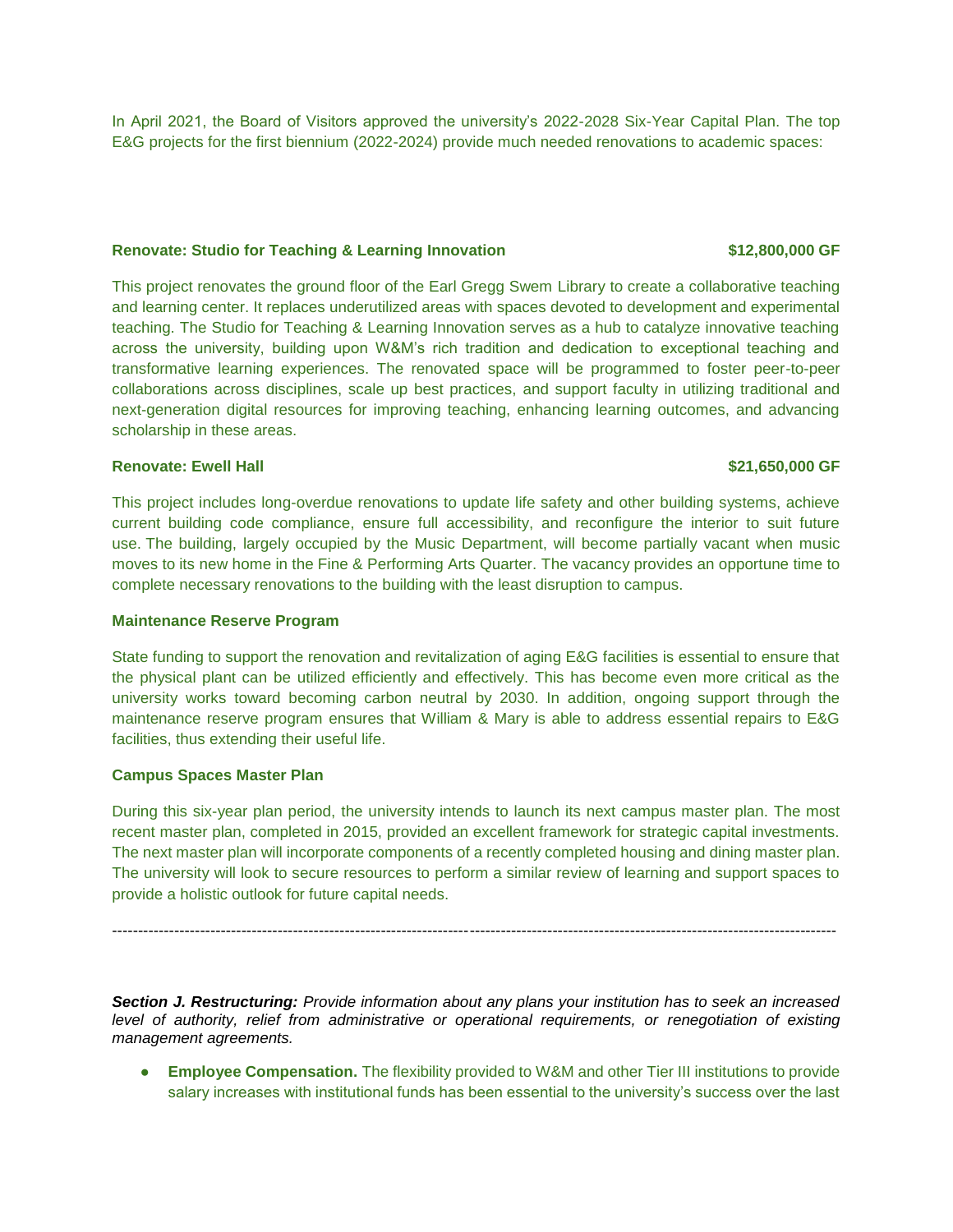decade. As the number of classified employees continues to shrink at W&M, the university would welcome the ability to bring classified employees under the university's staffing structure. Maintaining two different staffing models has become increasingly burdensome and inefficient, as the number of classified employees has dropped to fewer than 125, or less than 10% of W&M's overall staff. In addition, it has created different compensation structures for employees, sometimes doing the exact same work. Having the ability to convert all classified employees to staff positions within the university system of human resources would allow W&M to manage its workforce more effectively.

- **Tuition Management.** Tuition management maintains an essential role of the Board of Visitors. Recent increases in state support have allowed the university to hold tuition flat for in-state, undergraduate students. However, tuition requires a complex assessment of the institution's overall financial management, strategic goals, access goals, and market position. (See Section B above.)
- **Expedited Program Approval.** W&M continues to adopt more innovative and flexible academic offerings for the summer as part of its approach to enable and foster truly transdisciplinary learning. It is anticipated that the student summer workload will be structured based on a customizable program framework that includes course modules from a variety of disciplines rather than standard 15-week semester courses. As W&M looks to develop these new transdisciplinary and multimodal programs that include not only coursework but also fully integrated experiential learning opportunities, W&M requests flexibility and expedited SCHEV program review, where applicable.
- **Revisit eVA Transactional Fee Assessments.** Consider implementing an annual eVA fee, which will allow for a set fee structure for covered institutions not utilizing eVA as a front-end procurement tool. After initial implementation, eVA support to the institutions is minimal – the integrations will be completed and purchase order data transfer provided nightly by W&M. Vendor transaction fees will still be able to be recouped from eVA due to the data transfer.
- **Review Elimination of Requirement to Post Business Opportunities, Solicitations, and Sole-Source Purchases.** If not required, each institution has the ability to determine whether additional efforts to post in both areas will provide added value to the procurement process.

*Section K. Evaluation of Previous Six-Year Plan: Briefly summarize progress made in strategies*  identified in your institution's previous six-year plan. Note how additional general fund support and *reallocations were used to further the strategies.*

--------------------------------------------------------------------------------------------------------------------------------------------

In its 2020-2026 Six-Year Plan, submitted pre-pandemic in 2019, W&M set forth the following priorities:

**Priority 1: Maintain the university's commitment to provide need-based grant aid to low- and middleincome Virginians.** As described in Section A and H, W&M has delivered on its goals to provide affordability and access to Virginia students. Funding to support incremental need-based financial aid has remained the top priority for the university since the plan was adopted.

**Priority 2: Continue to support competitive faculty salaries based on merit.** With generous support from the Commonwealth, W&M was able to implement 3% across-the-board increases in FY20 for faculty, and provide a 2% across-the-board combined with 3% merit-based pools in FY22. No increases were provided in FY21 as the institution navigated the financial impact of the pandemic.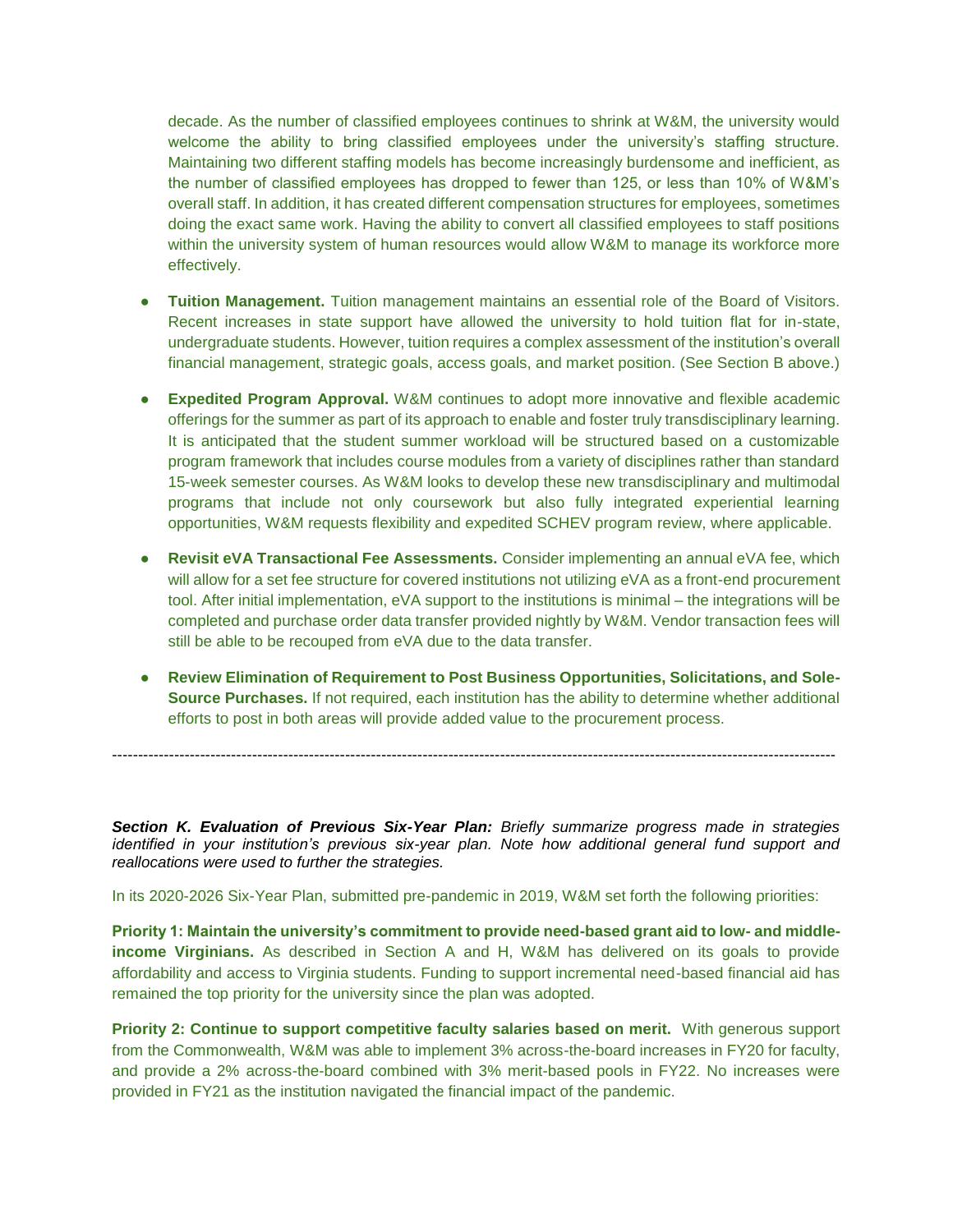**Priority 3: Provide competitive staff salaries.** Staff salaries increased by comparable percentages to faculty in FY20 and FY22, with the exception of W&M's remaining state classified employees who received the increases as outlined in the Appropriation Act for those years (2.75% across the board and 2.25% merit in FY20 and 5% in FY22).

**Priority 4: Reallocate existing resources and increase funding to support the operations of the new Studio for Teaching & Learning Innovation (STLI).** The university created the STLI by repurposing existing resources campus-wide. As previously discussed in Section A, the Studio was a pivotal resource in the university's ability to quickly shift instructional delivery in response to COVID-19.

Based on STLI's success in transforming teaching at W&M, the university still desires to establish a dedicated physical space for the studio in order to scale up its impact. The Studio offers faculty, students and staff from across disciplines opportunities to collaborate with one another and learn about diverse modes of teaching and learning and new technologies. STLI collaborates with academic and administrative units to bolster its position as an interdisciplinary, broad-based unit dedicated to strengthening the overall learning environment at W&M through collaboration and innovation.

**Priority 5: Expand internship opportunities for students, particularly those in computer-science related fields.** Although the pandemic slowed W&M's progress on this priority, as described in Section E above, W&M's focus on providing meaningful work experiences for all undergraduate students will place this among the top priorities over the next five years.

**Priority 6: Launch a professional master's program in computer science.** W&M requested state funding for this program as part of its Tech Talent Pipeline proposal. Although the state provided funding for W&M to expand undergraduate degrees in computer science, it did not fund a new professional master's program in this area. Without state funding support, and with the pandemic constricting available resources to support multi-year commitments, this initiative has not moved forward. Data science, computer science and other STEM programs continue to be a focus for available resources related to student demand and also to support the workforce goals of the Commonwealth. Computer Science continues to assess certificates and other options to address student demand.

**Priority 7: Provide competitive stipends for graduate students, particularly in STEM-related disciplines.** W&M has provided additional funding to graduate schools for stipends. This continues to be an area monitored against the university's peers. In addition, for the upcoming academic year W&M will begin a pilot program to help defray the cost of health insurance for graduate students.

**Priority 8: Invest in information technology (IT) infrastructure.** The pandemic highlighted the importance of solid IT infrastructure; investments will be needed to maintain and improve. Much of IT's focus over the past year and a half has been supporting the move to hybrid and online learning. As discussed in Section E, IT infrastructure continues to be a priority that will shift toward more strategic, and less responsive, avenues in the coming years.

**Priority 9: Enhance regional development and entrepreneurship.** W&M prides itself on partnering with surrounding localities to address areas of common interest. W&M has established the Launchpad to serve as an entrepreneurship hub and partnership between James City County, York County, the City of Williamsburg and W&M. The Launchpad facilitates a network of entrepreneurs, mentors, educators, and industry experts. The cooperation facilitates entrepreneurs working alongside their peers, partners, customers, and investors, gaining from the vast knowledge the different groups contribute to the network, and offering their own expertise.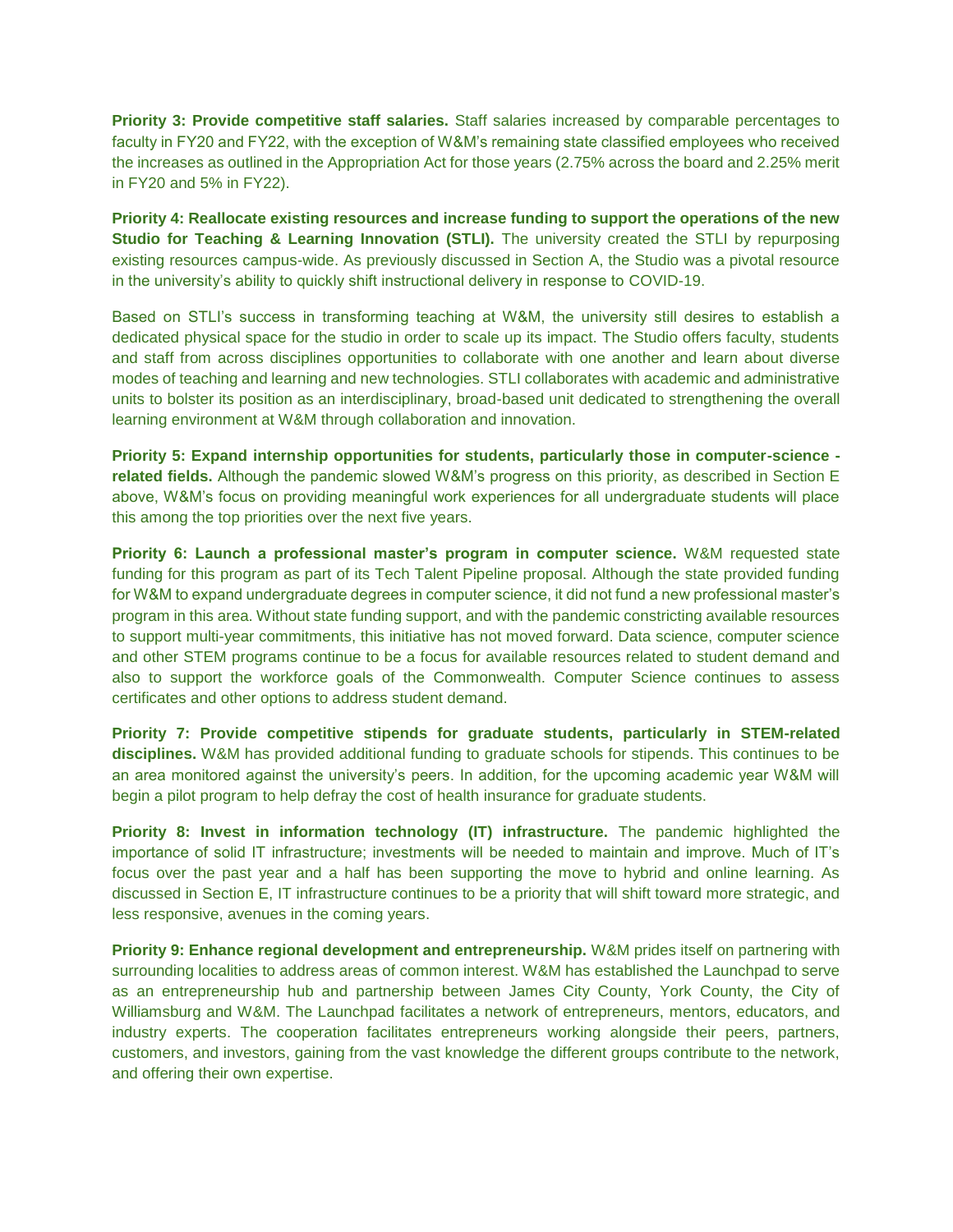In addition, the Raymond A. Mason School of Business formed a partnership with the Hampton Roads Small Business Development Center to provide consulting services to small business owners in the region through a new student-led organization called the CrimDell Small Business Network. The work, launched in May 2020, has focused specifically on COVID-19 relief. This partnership benefits the community while providing a valuable educational experience for W&M students. CrimDell has helped over 50 small businesses across nine counties in the Greater Williamsburg area, 86% of which are minority-owned.

The W&M School of Education partnered with Williamsburg-James City County Public Schools (WJCC) during the pandemic to deliver a virtual tutoring program. W&M students in the Virtual Learning Partner program gain valuable experience while WJCC students K-5 gain mentors at a critical time. Every year, the W&M School of Education places many of its students in local schools for field experiences, while studentrun service organizations train and match undergraduate students with local elementary and secondary students for tutoring. The Virtual Learning Partner program was designed so that volunteers commit to meet with their assigned tutee for at least one hour per week via Zoom or phone, and write a weekly reflection of their experience. In the fall semester, the project matched 100 W&M students to local K-5 students for virtual tutoring.

**Priority 10: Provide funding to keep pace with library acquisition costs.** As with other items on this list, W&M did not provide additional funding in FY21 or FY22 to support library acquisition costs due to holding tuition flat and the impact of the pandemic.

**Priority 11: Support the operation and maintenance of new facilities coming online.** Additional funding has been allocated as needed to support the operation of the new West Utility Plant. W&M examines its existing operational resources dedicated to facilities management in determining the need for additional funding when adding new facilities.

**Priority 12: Cover the institutional costs of state-mandated increases in fringe benefits and other contractual obligations.** W&M covered the cost of fringe benefit increases, student minimum wage increases, and contractual costs mostly through the reallocation of existing resources and support from general fund resources.

-------------------------------------------------------------------------------------------------------------------------------------------

*Section L. Diversity, Equity and Inclusion (DEI) Strategic Plan: Provide an update on the completion status of your institution's plan that is being coordinated with the Governor's Director of Diversity, Equity and Inclusion. If a copy of the plan is available, please include it when your institution submits its initial plan. If a copy of the plan is not available for July 1 or if changes are made, please provide a copy with your institution's final plan submission on October 1.*

W&M's DEI Strategic Plan has been submitted to the Commonwealth's Chief Diversity officer as required; by design, it aligns directly with the One Virginia plan.

A copy has been included, and more information on the university's commitment to inclusive excellence can be found at [DEI Plan.](http://www.wm.edu/offices/diversity/inclusive-excellence/index.php) As part of that plan, W&M is completing a diversity assessment this summer that will identify barriers to belonging and provide a roadmap for advancing the university's DEI initiatives.

--------------------------------------------------------------------------------------------------------------------------------------------